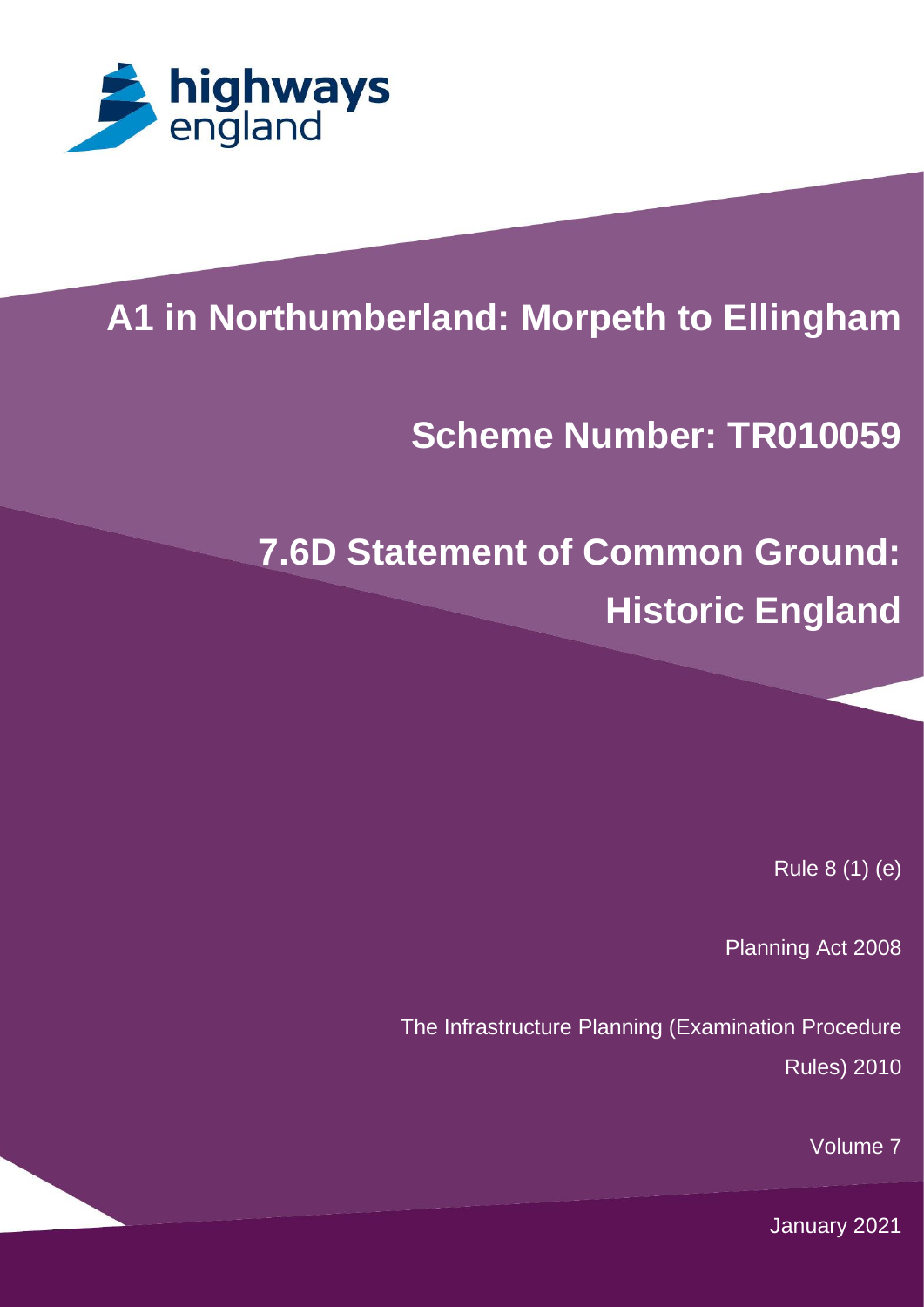

Infrastructure Planning

Planning Act 2008

**The Infrastructure Planning (Applications: Prescribed Forms and Procedure) Regulations 2009**

# **The A1 in Northumberland: Morpeth to Ellingham**

Development Consent Order 20[xx]

**Statement of Common Ground:**

**Historic England**

| <b>Regulation Reference:</b>          | APFP Regulation Rule $8(1)(c)$                                               |
|---------------------------------------|------------------------------------------------------------------------------|
| <b>Planning Inspectorate Scheme</b>   | TR010059                                                                     |
| <b>Reference</b>                      |                                                                              |
| <b>Application Document Reference</b> | TR010059/7.6D                                                                |
| Author:                               | A1 in Northumberland: Morpeth to Ellingham<br>Project Team, Highways England |

| <i>Version</i> | <b>Date</b>  | <b>Status of Version</b> |
|----------------|--------------|--------------------------|
| $Rev$ 0        | January 2021 | Deadline 1               |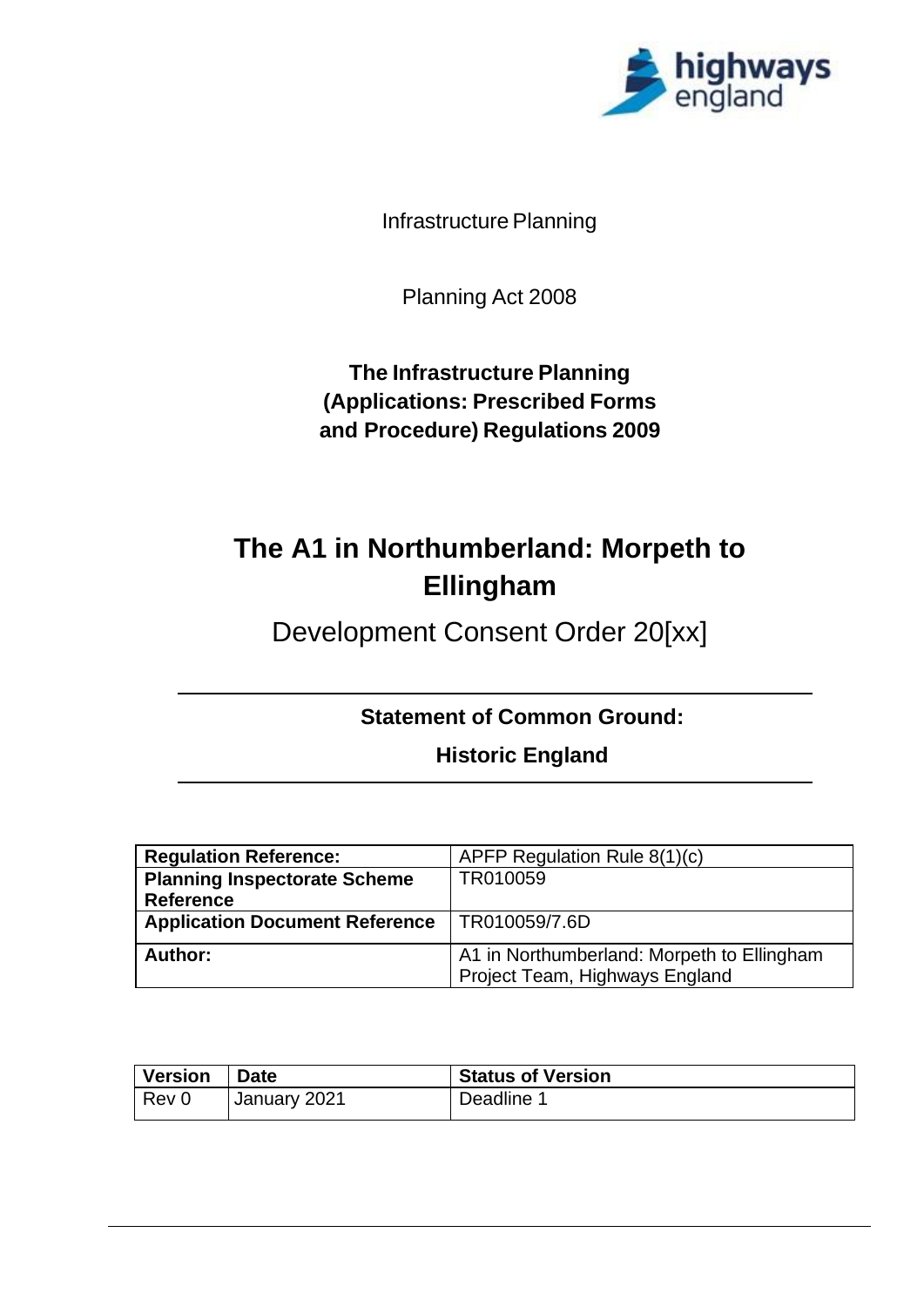

# **CONTENTS**

| 1            | <b>INTRODUCTION</b>                               |              |
|--------------|---------------------------------------------------|--------------|
| 1.1          | <b>PURPOSE OF THIS DOCUMENT</b>                   | 1            |
| 1.2          | <b>PARTIES TO THIS STATEMENT OF COMMON GROUND</b> | 1            |
| 1.3          | <b>TERMINOLOGY</b>                                | $\mathbf{2}$ |
| $\mathbf{2}$ | <b>RECORD OF ENGAGEMENT</b>                       | $\mathbf{3}$ |
| $\mathbf{3}$ | <b>ISSUES</b>                                     | 9            |

# *TABLES*

| Table 2-1 – Record of Engagement in Relation to the Whole Scheme | 3  |
|------------------------------------------------------------------|----|
| Table 2-2 - Record of Engagement in Relation to Part A Only      | 3  |
| Table 2-3 - Record of Engagement in Relation to Part B Only      | 5  |
| Table 3-1 - Issues related to the Scheme                         | 9  |
| Table 3-2 - Issues related to Part A Only                        | 9  |
| Table 3-3 - Issues related to Part B Only                        | 10 |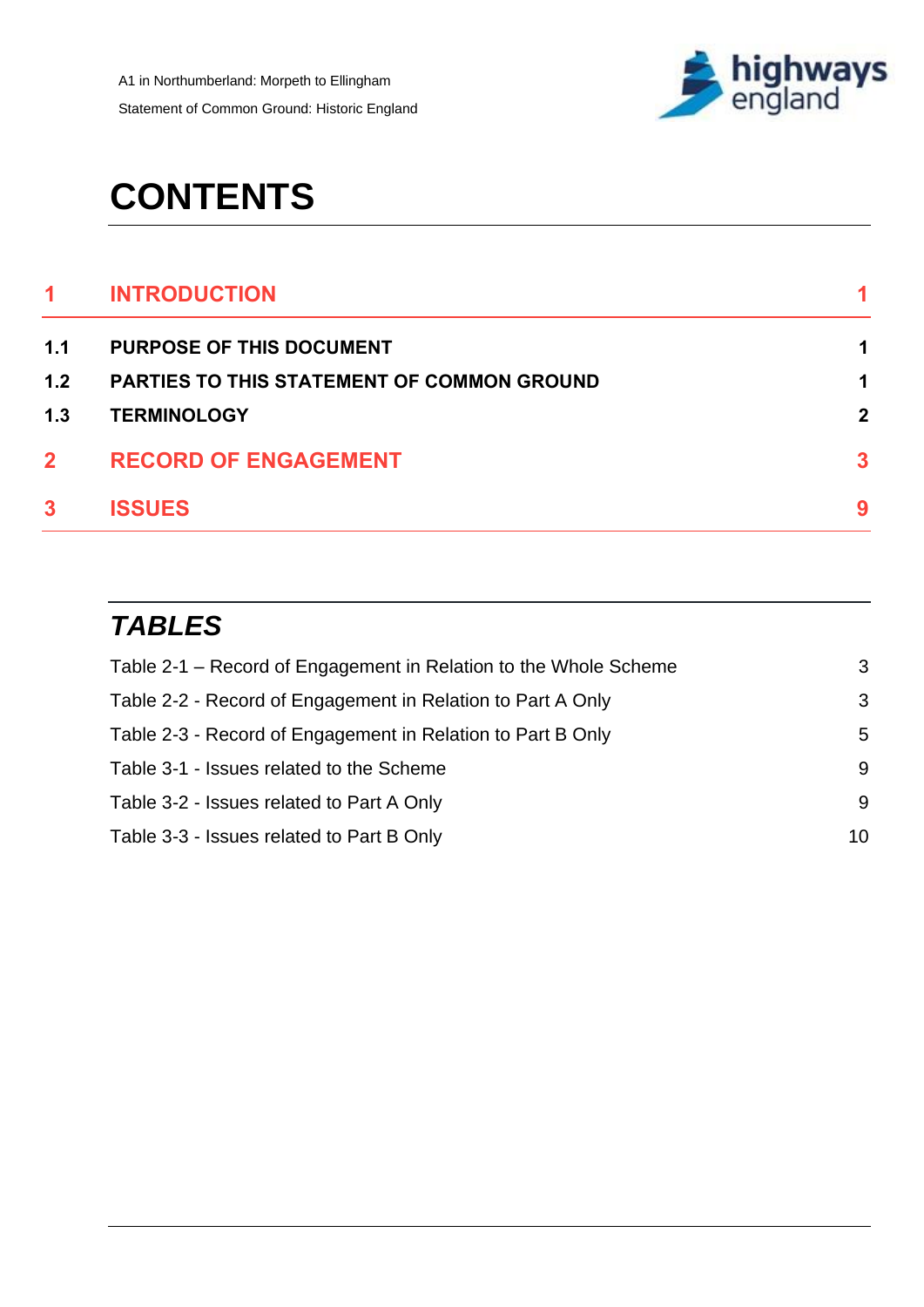

# <span id="page-3-0"></span>**1 INTRODUCTION**

## <span id="page-3-1"></span>**1.1 PURPOSE OF THIS DOCUMENT**

- 1.1.1. This Statement of Common Ground (SoCG) relates to an application made by Highways England (the Applicant) to the Secretary of State via the Planning Inspectorate (the 'Inspectorate') under the Planning Act 2008 (the '2008 Act') for a Development Consent Order (DCO). If made, the DCO would grant consent for the A1 in Northumberland, Morpeth to Ellingham (the 'Scheme'). A detailed description of the Scheme can be found in Chapter 2: The Scheme of the Environmental Statement (ES) [APP-037].
- 1.1.2. This SoCG does not seek to replicate information which is available elsewhere within the Application documents. All documents are available on the Inspectorate's website

[https://infrastructure.planninginspectorate.gov.uk/projects/North%20East/A1-in-](https://infrastructure.planninginspectorate.gov.uk/projects/North%20East/A1-in-Northumberland---Morpeth-to-Ellingham/)[Northumberland---Morpeth-to-Ellingham/](https://infrastructure.planninginspectorate.gov.uk/projects/North%20East/A1-in-Northumberland---Morpeth-to-Ellingham/) 

1.1.3. The SoCG has been produced to confirm to the Examining Authority (ExA) where agreement has been reached between the parties to it, and where agreement has not (yet) been reached. SoCGs are an established means in the planning process of allowing all parties to identify and so focus on specific issues that may need to be addressed during the examination.

## <span id="page-3-2"></span>**1.2 PARTIES TO THIS STATEMENT OF COMMON GROUND**

- 1.2.1. This SoCG has been prepared by (1) Highways England as the Applicant and (2) Historic England.
- 1.2.2. Highways England became the Government-owned Strategic Highways Company on 1 April 2015. It is the highway authority in England for the strategic road network and has the necessary powers and duties to operate, manage, maintain and enhance the network. Regulatory powers remain with the Secretary of State. The legislation establishing Highways England made provision for all legal rights and obligations of the Highways Agency, including in respect of the Application, to be conferred upon or assumed by Highways England.
- 1.2.3. Historic England was established with effect from 1 April 1984 under Section 32 of the National Heritage Act 1983. The general duties of Historic England under Section 33 are as follows:

"…so far as is practicable:

- To secure the preservation of ancient monuments and historic buildings situated in England;
- To promote the preservation and enhancement of the character and appearance of conservation areas situated in England; and
- To promote the public's enjoyment of, and advance their knowledge of, ancient monuments and historic buildings situated in England and their preservation".
- 1.2.4. Historic England is a statutory consultee providing advice to local planning authorities on certain categories of applications for planning permission and listed building consent and is also a statutory consultee on all Nationally Significant Infrastructure Projects (NSIPs).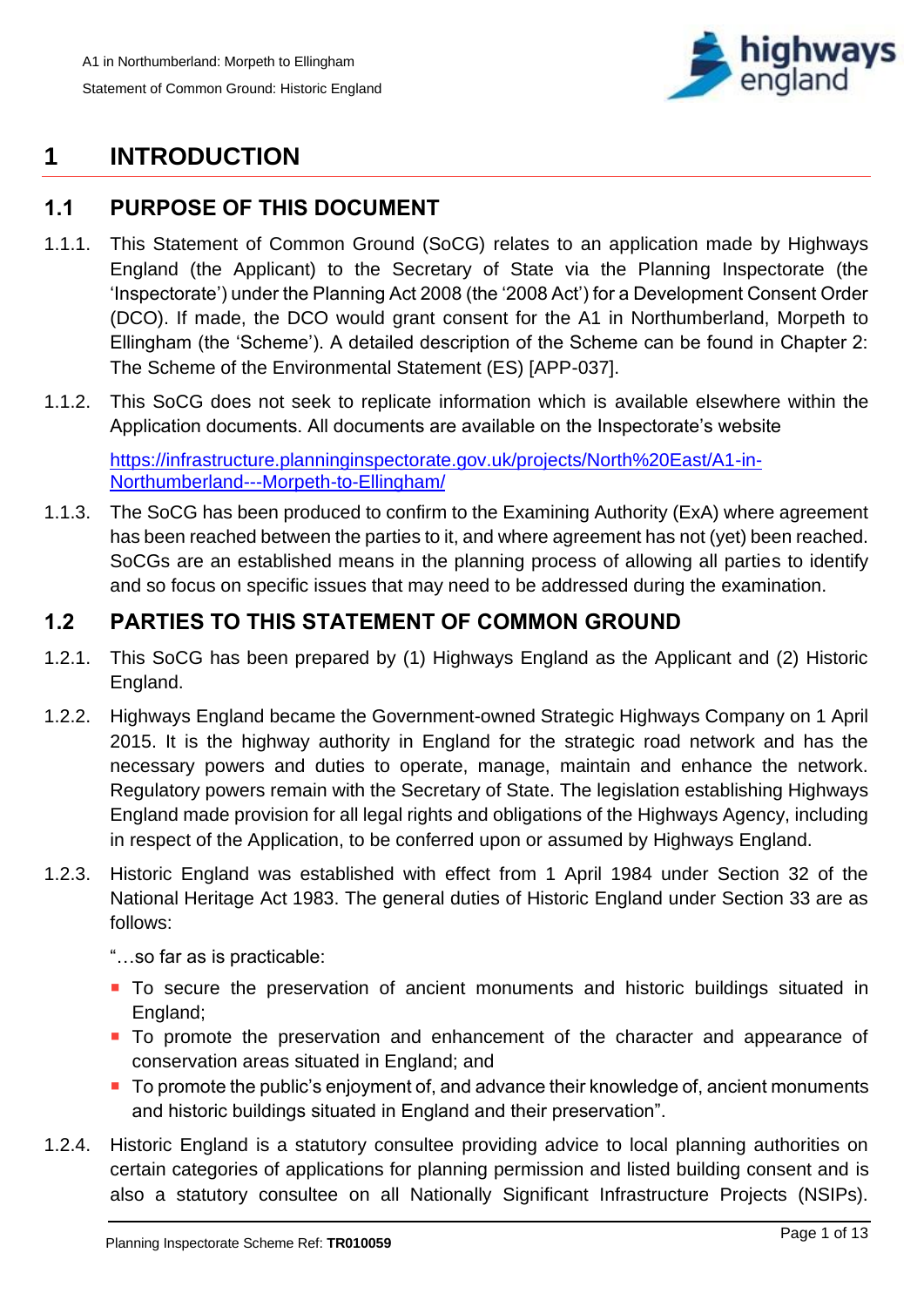

Similarly, Historic England advises the Secretary of State (SoS) on those applications, subsequent appeals and on other matters generally affecting the historic environment. It is the lead body for the heritage sector and is the Government's principal adviser on the historic environment.

## <span id="page-4-0"></span>**1.3 TERMINOLOGY**

- 1.3.1. In the tables in the Issues chapter of this SoCG, "Not Agreed" indicates a final position, and "Under discussion" where these points will be the subject of on-going discussion wherever possible to resolve, or refine, the extent of disagreement between the parties. "Agreed" indicates where the issue has been resolved.
- 1.3.2. It can be taken that any matters not specifically referred to in the Issues chapter of this SoCG are not of material interest or relevance to Historic England, and therefore have not been the subject of any discussions between the parties. As such, those matters can be read as "agreed", to the extent that they are either not of material interest or relevance to Historic England.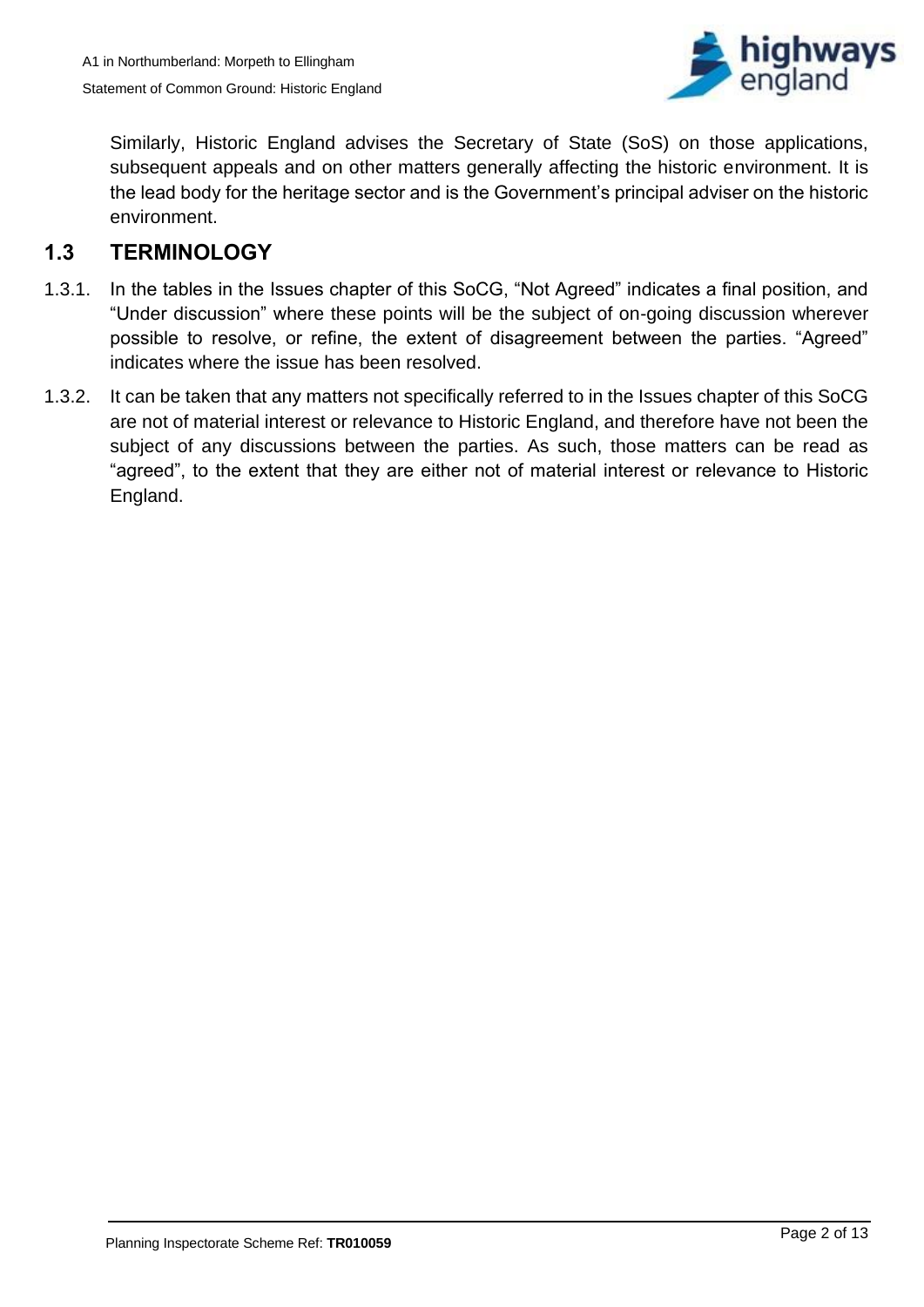

# <span id="page-5-0"></span>**2 RECORD OF ENGAGEMENT**

2.1.1. A summary of the meetings and correspondence that has taken place between Highways England and Historic England in relation to the Application is outlined in Table 2-1.

## <span id="page-5-1"></span>**Table 2-1 – Record of Engagement in Relation to the Whole Scheme**

|  | Date   Form of Correspondence   Key Topics Discussed and Key Outcomes |
|--|-----------------------------------------------------------------------|
|  |                                                                       |
|  |                                                                       |

### <span id="page-5-2"></span>**Table 2-2 - Record of Engagement in Relation to Part A Only**

| <b>Date</b>          | Form of<br><b>Correspondence</b>                | <b>Key Topics Discussed and Key Outcomes</b>                                                                                                                                                                                                                                                                                                                                                      |  |  |  |
|----------------------|-------------------------------------------------|---------------------------------------------------------------------------------------------------------------------------------------------------------------------------------------------------------------------------------------------------------------------------------------------------------------------------------------------------------------------------------------------------|--|--|--|
| <b>March</b><br>2018 | <b>Scoping Opinion [APP-</b><br>340]            | <b>Key topics</b><br>Outline of proposed assessment methodology for<br>Cultural Heritage chapter in the EIA, including size of<br>study area, which designated assets should be scoped<br>in and guidance to follow.                                                                                                                                                                              |  |  |  |
|                      |                                                 | <b>Key outcomes</b>                                                                                                                                                                                                                                                                                                                                                                               |  |  |  |
|                      |                                                 | Initial assessment agrees with the list of designated<br>heritage assets within 1km of the<br>proposed<br>development as identified by the Scoping Report in<br>Figure 1.2 Environmental Constraints Plan, Appendix<br>B.2.                                                                                                                                                                       |  |  |  |
|                      |                                                 | The assessment will consider, where appropriate, the<br>likelihood of alterations to the drainage patterns that<br>might lead to in situ decompensation or destruction of<br>below ground archaeological remains and deposits<br>and can also lead to subsidence of buildings and<br>monuments.                                                                                                   |  |  |  |
|                      |                                                 | The setting assessment will follow best practice<br>standards and guidance as set out in "Good Practice<br>Advice in Planning - Note 3: The Setting of Heritage<br>Assets" and "Good Practice in Planning - Note 2:<br>Managing Significance in Decision Taking in the<br>Historic Environment". The latter is in addition to<br>quidance mentioned in paragraph 10.7.6 of the<br>Scoping Report. |  |  |  |
| 25/04/18             | Email<br>from<br>Alex<br>(WSP)<br>to<br>Grassam | <b>Key topics</b>                                                                                                                                                                                                                                                                                                                                                                                 |  |  |  |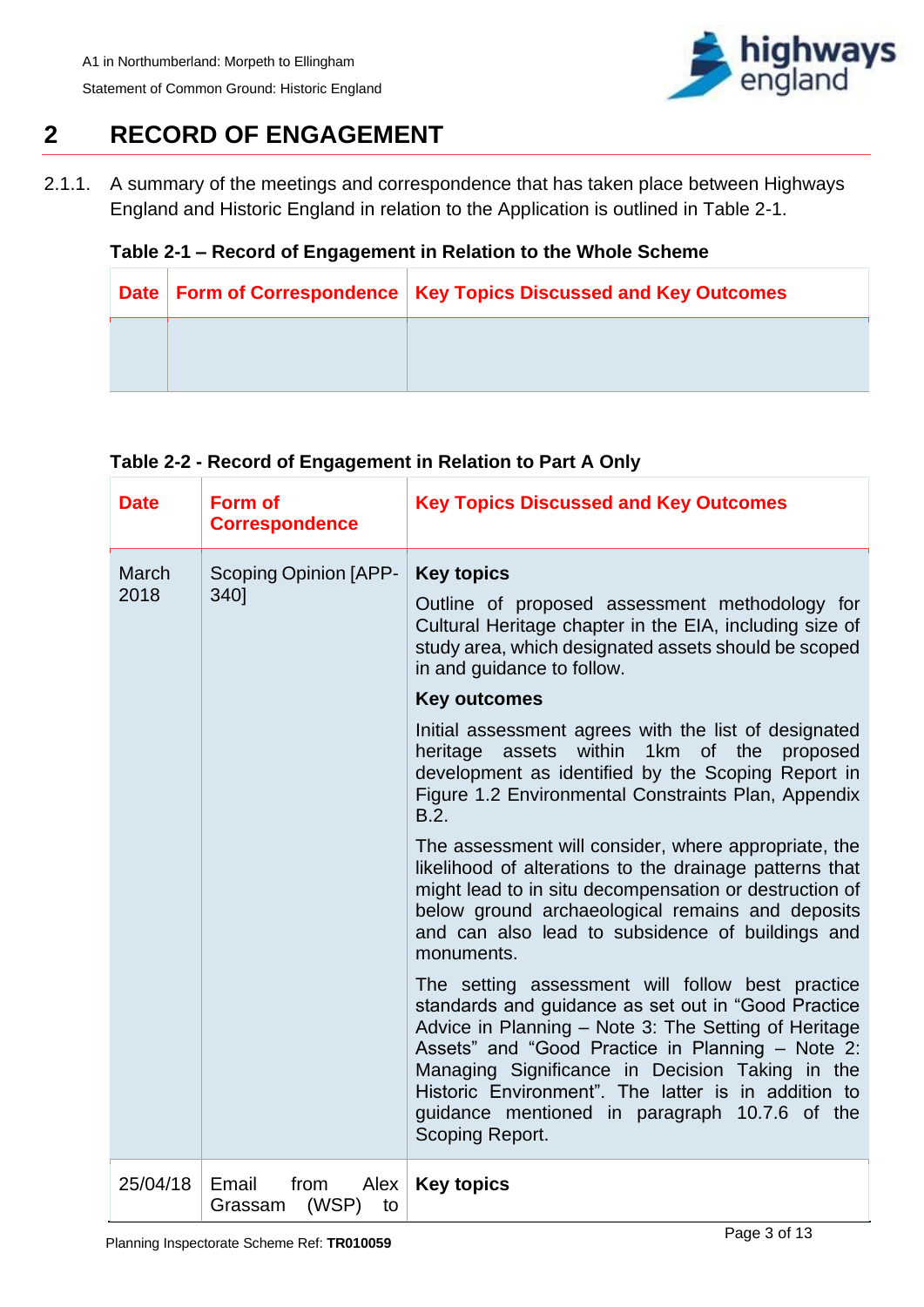

| <b>Date</b> | <b>Form of</b><br><b>Correspondence</b>                                                                                                                                                                                                                                                                  | <b>Key Topics Discussed and Key Outcomes</b>                                                                                                                                                                                                                                                                                                                                                                                                  |  |  |  |
|-------------|----------------------------------------------------------------------------------------------------------------------------------------------------------------------------------------------------------------------------------------------------------------------------------------------------------|-----------------------------------------------------------------------------------------------------------------------------------------------------------------------------------------------------------------------------------------------------------------------------------------------------------------------------------------------------------------------------------------------------------------------------------------------|--|--|--|
|             | <b>Historic England North</b><br>Yorkshire<br>East<br>&<br>Regional Office, (see<br>Appendix A)                                                                                                                                                                                                          | Confirmation of requirement to scope in<br>any<br>designated asset outside of the 1km Study Area.<br>Images showing the Scheme boundary and the<br>location of designated assets in a 1km buffer were<br>provided, along with a list of designated assets<br>proposed for assessment. Request for identification of<br>any additional designated heritage assets outside of<br>the 1km buffer required for assessment.<br><b>Key outcomes</b> |  |  |  |
|             |                                                                                                                                                                                                                                                                                                          | No details of additional designated heritage assets                                                                                                                                                                                                                                                                                                                                                                                           |  |  |  |
|             |                                                                                                                                                                                                                                                                                                          | received, therefore no additional ones scoped in.                                                                                                                                                                                                                                                                                                                                                                                             |  |  |  |
| 17/08/18    | Email<br>from<br>Alex<br>(WSP)<br>to<br>Grassam<br>Lee McFarlane<br>and<br>Martin Lowe (Historic<br>England)<br>(See<br>Appendix B)                                                                                                                                                                      | <b>Key topics</b><br>Meeting between the Applicant and Historic England to<br>provide details of the outcome of the Historic<br><b>Environment Desk-based Assessment</b><br><b>Key outcomes</b><br>Provision of the draft copy of the Historic Environment<br>Desk-based Assessment for Part A, for comment<br>ahead of a proposed meeting between the Applicant<br>and Historic England.                                                     |  |  |  |
| 22/08/18    | Meeting<br>in<br>Northumberland<br>County Hall, Morpeth.<br>attendance<br>In.<br>was<br>Alex Grassam (WSP),<br>Victoria Wilson (WSP),<br><b>McFarlane</b><br>Lee<br>(Historic<br>England),<br>Alyssa<br>Young<br>(Highways<br>England),<br>Glen Shaw (NCC) and<br>Karen Derham (NCC)<br>(See Appendix C) | <b>Key topics</b><br>Review of the Historic Environment Desk-based<br>Assessment (Part A).<br><b>Key outcomes</b><br>Historic England confirmed that no comments were<br>required as no Scheduled Monuments, Grade I or<br>Grade II* would be adversely impacted by Part A.                                                                                                                                                                   |  |  |  |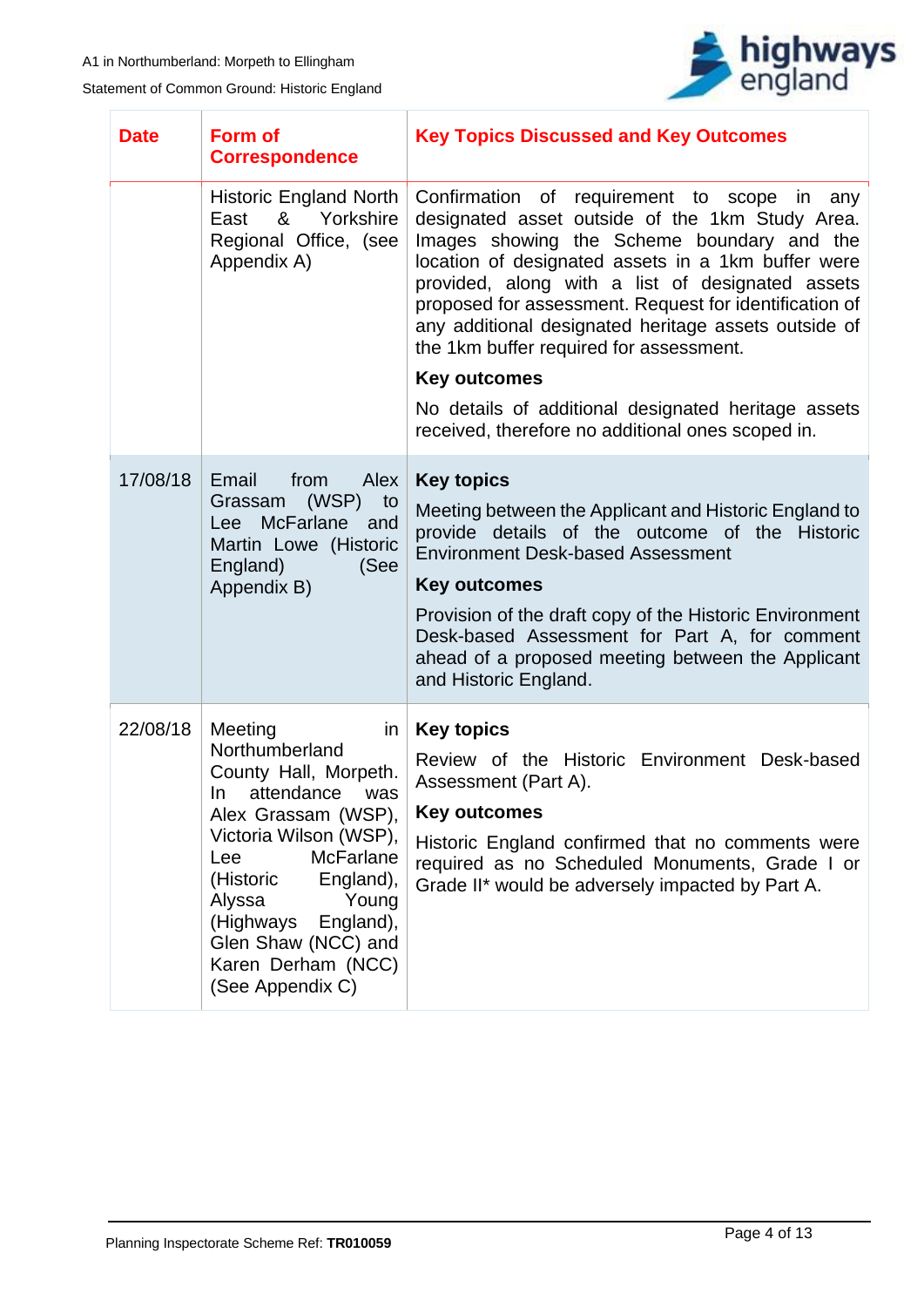T

Statement of Common Ground: Historic England



## <span id="page-7-0"></span>**Table 2-3 - Record of Engagement in Relation to Part B Only**

٦

| <b>Date</b> | <b>Form</b><br>of <sub>1</sub><br><b>Correspondence</b>                                                                                                                                                                                                                                                                           | <b>Key Topics Discussed and Key Outcomes</b>                                                                                                                                                                                                                                                                                                                                                                                                                                                                                                                                                                                                                                                                                                                                                                                                                                                                                                                                                                                                                                                             |  |
|-------------|-----------------------------------------------------------------------------------------------------------------------------------------------------------------------------------------------------------------------------------------------------------------------------------------------------------------------------------|----------------------------------------------------------------------------------------------------------------------------------------------------------------------------------------------------------------------------------------------------------------------------------------------------------------------------------------------------------------------------------------------------------------------------------------------------------------------------------------------------------------------------------------------------------------------------------------------------------------------------------------------------------------------------------------------------------------------------------------------------------------------------------------------------------------------------------------------------------------------------------------------------------------------------------------------------------------------------------------------------------------------------------------------------------------------------------------------------------|--|
| 22/08/18    | Meeting<br>in<br>Northumberland<br>Hall,<br>County<br>Morpeth.<br>In<br>attendance was Alex<br>$(WSP)$ ,<br>Grassam<br>Wilson<br>Victoria<br>$(WSP)$ ,<br>Lee<br>McFarlane (Historic<br>England),<br>Alyssa<br>(Highways<br>Young<br>England),<br>Glen<br>(NCC)<br>Shaw<br>and<br>Karen<br>Derham<br>(NCC)<br>(See<br>Appendix C) | <b>Key topics</b><br>Meeting to outline the route of Part B, and to identify<br>and discuss any immediate concerns relating to<br>designated heritage assets within and adjacent to Part<br>B.<br><b>Key outcomes</b><br>The presence of a Prehistoric burial mound Scheduled<br>Monument (NHL 1018499) within the current Order<br>Limits was identified by Historic England as being the<br>main point of concern. The Scheduled Monument is<br>located approximately 350 m to the north west of West<br>East Linkhall, in a field on the east side of A1 (NGR<br>417130 622030). The early design proposals included<br>the siting of a detention basin in this field.<br>The Applicant continued to pursue alternatives to the<br>siting of the detention basin in this field so as to avoid<br>the need for this field to remain within the Order limits.<br>This has resulted in the relocation of the detention<br>basin (former DB6) away from the Scheduled<br>Monument and removal of the Scheduled Monument<br>from the Order limits (see Chapter 3 Assessment of<br>Alternatives [APP-038]). |  |
| 04/12/18    | Scoping<br>Opinion<br>[APP-341]                                                                                                                                                                                                                                                                                                   | <b>Key topics</b><br>Outline of proposed assessment methodology for<br>Cultural Heritage chapter in the EIA, including size of<br>study area, which designated assets should be scoped<br>in and guidance to follow.<br><b>Key outcomes</b><br>Initial assessment agrees with the list of designated<br>heritage assets within 1 km of the proposed<br>development as identified by the EIA Scoping Report.<br>The assessment will consider, where appropriate, the<br>likelihood of alterations to drainage patterns that might<br>lead to in situ decomposition or destruction of below<br>ground archaeological remains and deposits, and can<br>also lead to subsidence of buildings and monuments.<br>The assessment will assess the impacts of the two<br>proposed new junctions including likely impacts on the<br>grade I Alnwick Park and Garden.                                                                                                                                                                                                                                               |  |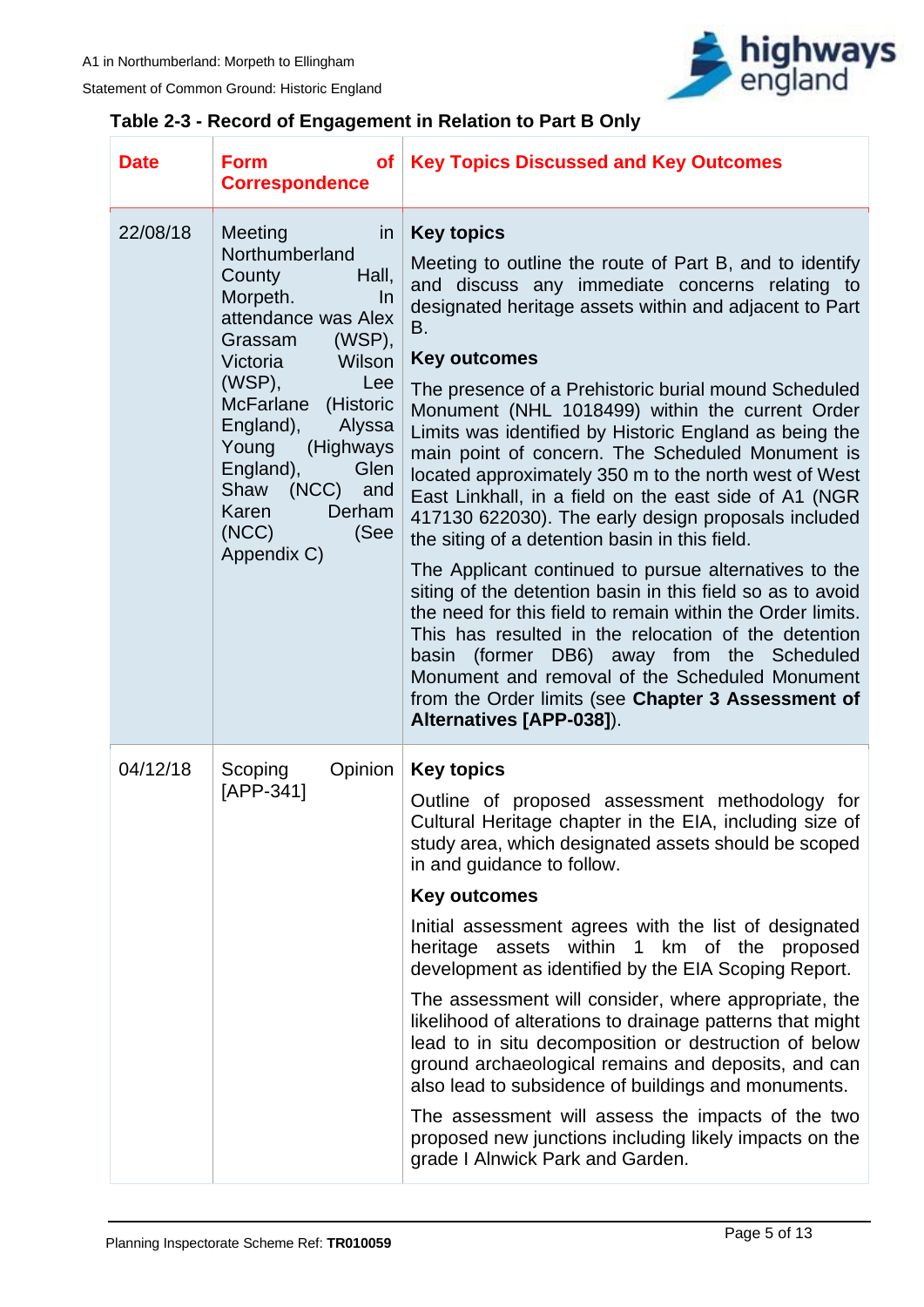

| <b>Date</b>                      | <b>Form</b><br>of <sub>1</sub><br><b>Correspondence</b>                                                                                                                                                                                                                                                                                                                                                                           | <b>Key Topics Discussed and Key Outcomes</b>                                                                                                                                                                                                                                                                                                                                                                                                                                                                                                                                                                                                                                                                                                                                                                                                                                                                                                                                                                                                                                                                                                                                                                                                                                                                                                                                                                                                                                                                                                                                                      |  |  |
|----------------------------------|-----------------------------------------------------------------------------------------------------------------------------------------------------------------------------------------------------------------------------------------------------------------------------------------------------------------------------------------------------------------------------------------------------------------------------------|---------------------------------------------------------------------------------------------------------------------------------------------------------------------------------------------------------------------------------------------------------------------------------------------------------------------------------------------------------------------------------------------------------------------------------------------------------------------------------------------------------------------------------------------------------------------------------------------------------------------------------------------------------------------------------------------------------------------------------------------------------------------------------------------------------------------------------------------------------------------------------------------------------------------------------------------------------------------------------------------------------------------------------------------------------------------------------------------------------------------------------------------------------------------------------------------------------------------------------------------------------------------------------------------------------------------------------------------------------------------------------------------------------------------------------------------------------------------------------------------------------------------------------------------------------------------------------------------------|--|--|
|                                  |                                                                                                                                                                                                                                                                                                                                                                                                                                   | The setting assessment will follow best practice<br>standards and guidance as set out in "Good Practice<br>Advice in Planning - Note 3: The Setting of Heritage<br>Assets" and "Good Practice in Planning - Note 2:<br>Managing Significance in Decision Taking in the<br>Historic Environment". The latter is in addition to<br>guidance mentioned in paragraph 10.7.6 of the<br>Scoping Report.                                                                                                                                                                                                                                                                                                                                                                                                                                                                                                                                                                                                                                                                                                                                                                                                                                                                                                                                                                                                                                                                                                                                                                                                 |  |  |
| 08/04/19<br>21/05/19<br>07/06/19 | Section<br>42<br>Consultation<br>from<br>the Applicant<br>Response from Mike<br>Collins<br>(Historic<br>England)<br><b>Mark</b><br>to<br>Stoneman<br>(Highways England)<br>by letter<br>Email response from<br><b>Alex</b><br>Grassam<br>(WSP)<br><b>Mike</b><br>to<br>Collins<br>(Historic<br>England)<br>Email response from<br><b>Mike Collins (Historic</b><br>England)<br>to<br>Alex<br>(WSP)<br>Grassam<br>(see Appendix D) | <b>Key topics</b><br>Presence of Scheduled Monuments both within the<br>Order Limits and immediately adjacent to the Scheme.<br>Requirement to undertaken detailed evaluation in<br>areas of high potential for below ground archaeological<br>remains of high value.<br><b>Key outcomes</b><br>Based on objections by Historic England, the Order<br>Limits for the Scheme were amended to remove<br>Prehistoric burial mound Scheduled Monument (NHL<br>1018499), located approximately 350 m to the north<br>west of West East Linkhall, in a field on the east side of<br>A1 (NGR 417130 622030).<br>Detailed evaluation was undertaken in two parts of the<br>Scheme where a potential for high value below ground<br>(archaeological) was established.<br>A geophysical survey found anomalies of potential<br>archaeological origin adjacent to the Scheduled<br>Monument Camp at West Linkhall (NHL 1006500)<br>(Appendix<br>8.3 West Linkhall<br>Intrusive<br>Survey<br>Information Application, Volume 8 of the ES (Document<br>Reference: TR010041/APP/6.8)). These<br>were<br>investigated through a trial trench investigation which<br>established that the anomalies were<br>not of<br>archaeological origin.<br>Trial trenching was also been undertaken on land<br>adjacent to the Scheduled Monument North Charlton<br>Medieval Village and Open Field System (NHL<br>1018348) (Appendix 8.4 North Charlton Intrusive<br>Survey Information Application, Volume 8 of the ES<br>(Document Reference: TR010041/APP/6.8)).<br><b>No</b><br>archaeological remains were identified. |  |  |
|                                  |                                                                                                                                                                                                                                                                                                                                                                                                                                   |                                                                                                                                                                                                                                                                                                                                                                                                                                                                                                                                                                                                                                                                                                                                                                                                                                                                                                                                                                                                                                                                                                                                                                                                                                                                                                                                                                                                                                                                                                                                                                                                   |  |  |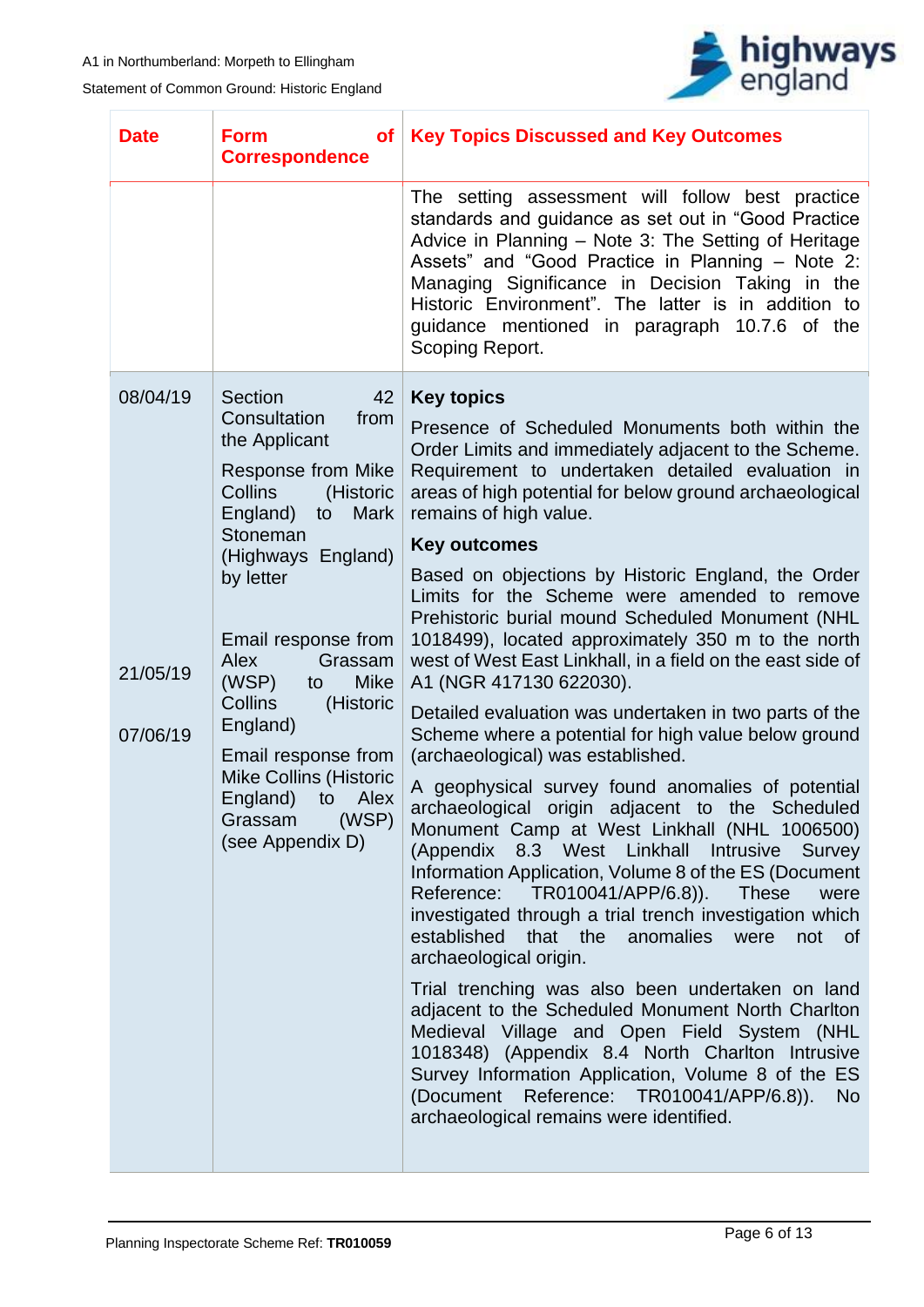

| <b>Date</b>          | <b>Form</b><br>of <sub>1</sub><br><b>Correspondence</b>                                                                                                                                                                                                    | <b>Key Topics Discussed and Key Outcomes</b>                                                                                                                                                                                                                                                                                                                                                                                                                                                                                                                                                                                                                                                                                                                  |  |  |
|----------------------|------------------------------------------------------------------------------------------------------------------------------------------------------------------------------------------------------------------------------------------------------------|---------------------------------------------------------------------------------------------------------------------------------------------------------------------------------------------------------------------------------------------------------------------------------------------------------------------------------------------------------------------------------------------------------------------------------------------------------------------------------------------------------------------------------------------------------------------------------------------------------------------------------------------------------------------------------------------------------------------------------------------------------------|--|--|
| 26/02/20<br>08/04/20 | Meeting<br>via<br>telephone.<br>In.<br>attendance was Alex<br>(WSP),<br>Grassam<br><b>McCann</b><br>Lowri<br>(WSP)<br>Mike<br>and<br>(Historic<br><b>Collins</b><br>England)<br>Email<br>from<br>Alex<br>Grassam (WSP) to<br><b>Mike Collins (Historic</b> | <b>Key topics</b><br>Following the completion, the evaluation works<br>resulting from the above Key Topic, a discussion of the<br>results of the trial trenching and their implications on<br>the Scheme was required. Discussion of potential for<br>the Scheme to result in substantial harm on the<br>Scheduled Monuments. Discussion of the potential to<br>construction a haul road through land adjacent to North<br><b>Charlton Scheduled Monument.</b>                                                                                                                                                                                                                                                                                                |  |  |
|                      | England)                                                                                                                                                                                                                                                   | <b>Key outcomes</b>                                                                                                                                                                                                                                                                                                                                                                                                                                                                                                                                                                                                                                                                                                                                           |  |  |
| 13/05/20             | Email<br>from<br>Mike<br>Collins<br>(Historic<br>England)<br>Alex<br>to<br>(WSP)<br>Grassam<br>(see Appendix E).                                                                                                                                           | No archaeological remains were identified within the<br>Order limits adjacent to the Scheduled Monument<br>boundary. The accuracy of the Scheduled Monument<br>boundary was discussed, and the Applicant explained<br>that the position of the boundary was set out and<br>marked during the evaluation using a GPS system. This<br>determined that all the visible earthworks associated<br>with the heritage asset were contained within the<br>boundary of the Scheduled Monument. Based on this<br>information, it was agreed that there would be no direct<br>physical impacts causing substantial harm on the<br><b>Scheduled Monument.</b>                                                                                                             |  |  |
|                      |                                                                                                                                                                                                                                                            | The route of the Haul Road at the north end of the<br>Scheme was discussed. The Applicant explained that<br>the proposal to extend the haul road north so it runs<br>adjacent to the boundary of the Scheduled Monument<br>was not being progressed as part of the DCO<br>application however the Order limits would remain as<br>drawn to allow for this to be explored at PCF Stage 5.<br>Review of the results of Trial Trenching at West Linkhall<br>Scheduled Monument. No archaeological remains<br>were identified within the Order limits adjacent to the<br>Scheduled Monument boundary. Based on this<br>information, it was agreed that there would be no direct<br>physical impacts causing substantial harm on the<br><b>Scheduled Monument.</b> |  |  |
| 17/09/20             | from<br>Email<br>Alex<br>Grassam (WSP) to<br><b>Mike Collins (Historic</b><br>England)                                                                                                                                                                     | <b>Key topics</b><br>Haul Road Design.<br><b>Key outcomes</b><br>Proposal to terminate the haul road to the south of<br>North Charlton Scheduled Monument and establish an                                                                                                                                                                                                                                                                                                                                                                                                                                                                                                                                                                                    |  |  |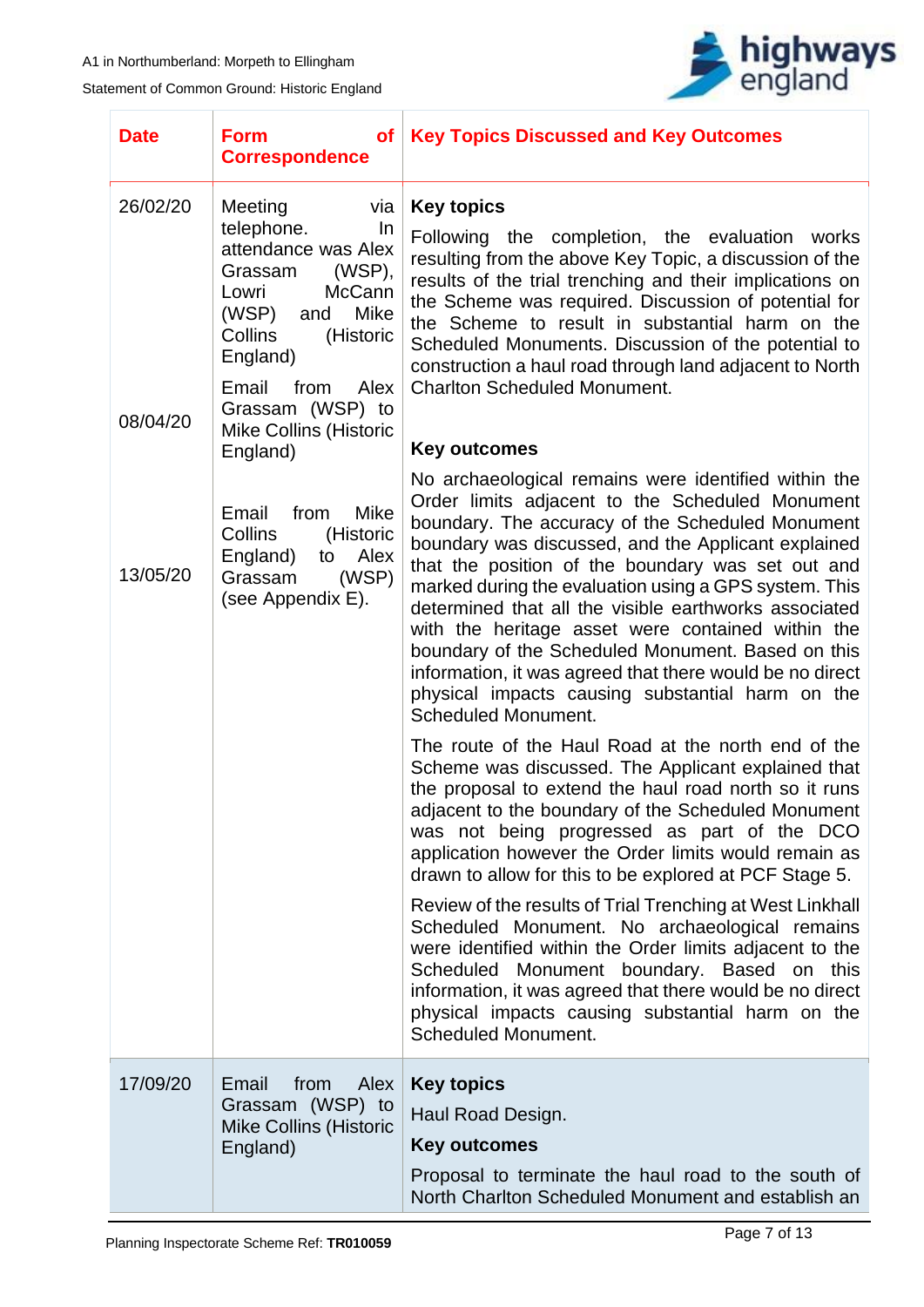

| <b>Date</b> | <b>Form</b><br><b>of</b><br><b>Correspondence</b>                                                                                                                                                                                                     | <b>Key Topics Discussed and Key Outcomes</b>                                                                                                                                    |  |  |
|-------------|-------------------------------------------------------------------------------------------------------------------------------------------------------------------------------------------------------------------------------------------------------|---------------------------------------------------------------------------------------------------------------------------------------------------------------------------------|--|--|
| 15/10/20    | <b>Meeting</b><br>via<br>telephone.<br>$\ln$<br>attendance<br>were<br><b>Mike Collins (Historic</b><br>England), Alex<br>Grassam (WSP),<br>Kevin Stubbs (WSP),<br>Phil Gibbins<br>(Highways England),<br>Karen Derham<br>(NCC)<br>(see<br>Appendix F) | exclusion zone where the boundary of the Scheduled<br>Monument adjoins the Order limits.                                                                                        |  |  |
|             |                                                                                                                                                                                                                                                       | [Placeholder – additional consultations are required to<br>finalise the working areas/offset areas around West<br>Linkhall Scheduled Monument with Historic England<br>and CJP] |  |  |

2.1.2. It is agreed that this is an accurate record of the key meetings and consultation undertaken between (1) the Applicant and (2) Historic England in relation to the issues addressed in this SoCG.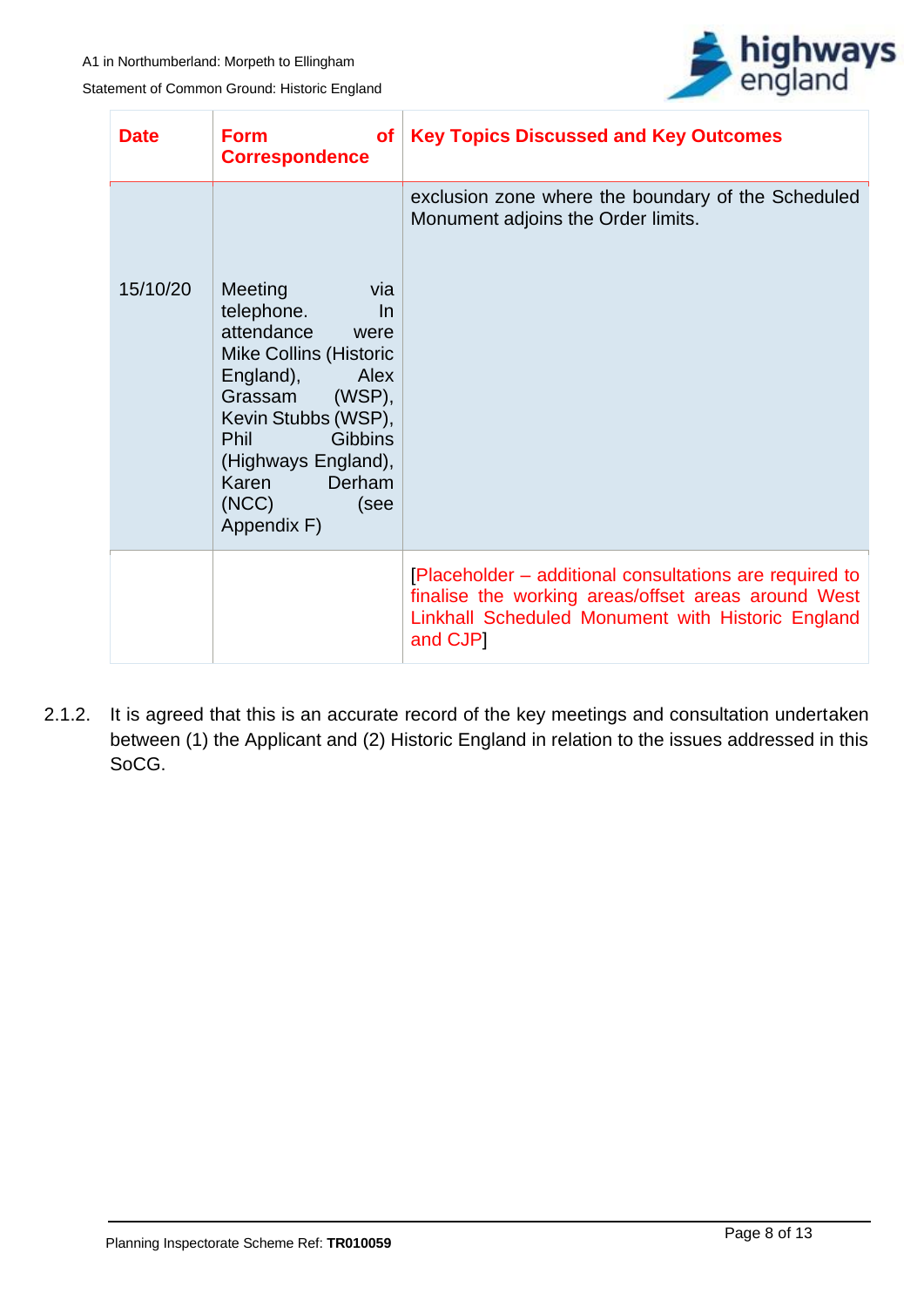

## <span id="page-11-0"></span>**3 ISSUES**

#### <span id="page-11-1"></span>**Table 3-1 - Issues related to the Scheme**

| <b>Item</b> | <b>ES Chapter</b> | <b>∣ Paragraph</b><br><b>Reference</b> | Sub-section   Highways England | <b>Historic England Response</b> | <b>Status</b> |
|-------------|-------------------|----------------------------------------|--------------------------------|----------------------------------|---------------|
| -1.         |                   |                                        |                                |                                  |               |

### <span id="page-11-2"></span>**Table 3-2 - Issues related to Part A Only**

| <b>Item</b> | <b>ES Chapter</b>                 |                | <b>Paragraph</b><br><b>Reference</b> | <b>Sub-section</b>                           | <b>Highways England</b>                                                                                                                                                                                                                                                                                                                                                                                                                                   | <b>Historic England Response</b> | <b>Status</b> |
|-------------|-----------------------------------|----------------|--------------------------------------|----------------------------------------------|-----------------------------------------------------------------------------------------------------------------------------------------------------------------------------------------------------------------------------------------------------------------------------------------------------------------------------------------------------------------------------------------------------------------------------------------------------------|----------------------------------|---------------|
| 1.          | Chapter<br>(Cultural<br>Heritage) | 8 <sup>1</sup> | <b>Whole Chapter</b>                 | N/A                                          | There are no Grade I Listed Buildings identified within the Scheme or Study<br>Areas.                                                                                                                                                                                                                                                                                                                                                                     |                                  |               |
| 2.          | Chapter<br>(Cultural<br>Heritage) |                | 8   Whole Chapter                    | N/A                                          | There is one Scheduled Monument (Felton Old Bridge, also Grade II* Listed<br>Buildings), one Grade I (Church of St. Michael's and all Angels) and two<br>Grade II* Listed Buildings (Greenhouse and Bockenfield Farmhouse) within<br>1km of the Scheme identified for assessment.                                                                                                                                                                         |                                  |               |
| 3.          | Chapter<br>(Cultural<br>Heritage) |                | $8$   8.3.1 to 8.3.8                 | Legislative<br>and<br>policy framework       | The assessments presented within Chapter 8 appropriately considers<br>relevant legislation and policy.                                                                                                                                                                                                                                                                                                                                                    |                                  |               |
| 4.          | Chapter<br>(Cultural<br>Heritage) |                | $8 \mid 8.4.1$ to 8.4.41             | Assessment<br>Methodology                    | The scope and methodology adopted for the baseline cultural heritage<br>assessment of the potential impacts is appropriate and follows standards<br>and guidance.                                                                                                                                                                                                                                                                                         |                                  |               |
| 5.          | Chapter<br>(Cultural<br>Heritage) |                | $8 \mid 8.5.1$ to 8.5.10             | Assessment<br>Assumptions and<br>Limitations | The assumptions and limitations to the assessment have been<br>acknowledged and appropriately considered within the assessment.                                                                                                                                                                                                                                                                                                                           |                                  |               |
| 6.          | Chapter<br>(Cultural<br>Heritage) |                | $8 \mid 8.6.1$ to 8.6.2              | <b>Study Area</b>                            | The inner Study Area of 500 m is appropriate for the identification of all types<br>of heritage assets (designated, non-designated, potential archaeological<br>remains and historic landscapes) to establish the known historic<br>environment context and potential for hitherto unknown below-ground<br>archaeological remains.<br>The outer Study Area of 1km for the assessment of setting heritage assets<br>and Conservation Areas is appropriate. |                                  |               |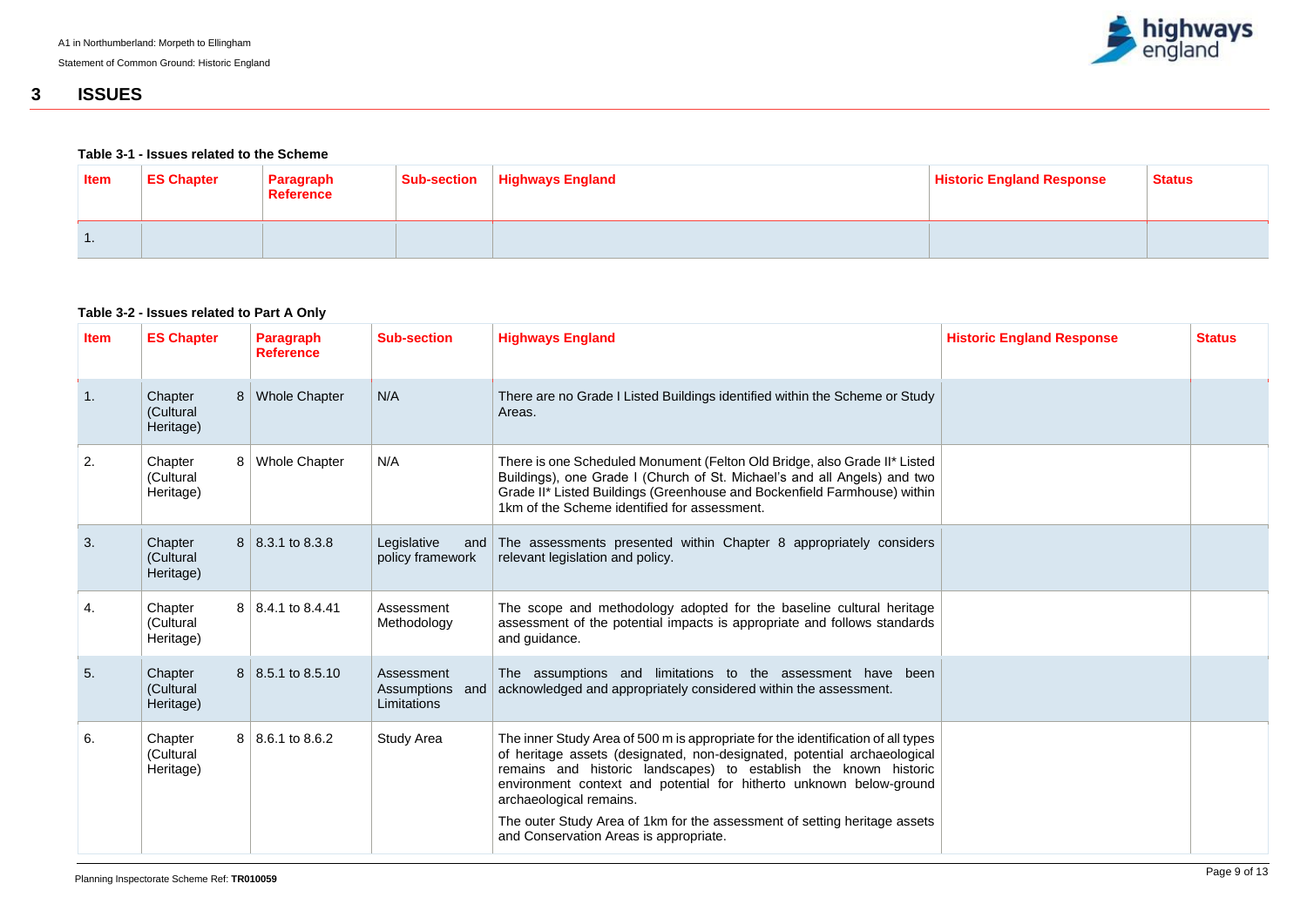Statement of Common Ground: Historic England



| <b>Item</b>      | <b>ES Chapter</b>                 |                | <b>Paragraph</b><br><b>Reference</b> | <b>Sub-section</b>                                       | <b>Highways England</b>                                                                                                                                                                                                                                                                                                                                                                                                                                                                         | <b>Historic England Response</b> | <b>Status</b> |
|------------------|-----------------------------------|----------------|--------------------------------------|----------------------------------------------------------|-------------------------------------------------------------------------------------------------------------------------------------------------------------------------------------------------------------------------------------------------------------------------------------------------------------------------------------------------------------------------------------------------------------------------------------------------------------------------------------------------|----------------------------------|---------------|
| $\overline{7}$ . | Chapter<br>(Cultural<br>Heritage) |                | $8 \mid 8.7.1$ to 8.7.61             | <b>Baseline</b>                                          | The heritage assets identified and described in the baseline are appropriate<br>for the assessment. The value of the heritage assets and the contribution of<br>the setting to the value of the heritage asset (where appropriate) is correctly<br>assessed, including the assessment of the non-designated Felton Park as<br>a high value asset due to the presence of the Grade II* Listed Building<br>Greenhouse within it.                                                                  |                                  |               |
| 8.               | Chapter<br>(Cultural<br>Heritage) |                | $8 \mid 8.8.1$ to 8.8.34             | <b>Potential Impacts</b>                                 | The assessment correctly identifies that there are no potential impacts on<br>the Scheduled Monument, Grade I and one Grade II* Listed Buildings during<br>construction or operation.<br>One Grade II* Listed Building (Greenhouse) forms part of the Felton Park<br>heritage asset group. The assessment identifies that the setting of Felton<br>Park would be temporarily adversely impacted during the construction<br>phase. There would be no permanent adverse impacts during operation. |                                  |               |
| 9.               | Chapter<br>(Cultural<br>Heritage) |                | $8 \mid 8.9.1$ to 8.9.11             | Design, Mitigation<br>and Enhancement<br><b>Measures</b> | No design, mitigation or enhancement measures are required or proposed<br>for the Scheduled Monument and Grade II* Listed Buildings during<br>construction or operation.                                                                                                                                                                                                                                                                                                                        |                                  |               |
| 10.              | Chapter<br>(Cultural<br>Heritage) |                | $8 \mid 8.10.1$ to 8.10.30           | Assessment<br>of<br>Likely Significant<br><b>Effects</b> | The assessment records a temporary significant effect (moderate adverse)<br>on the setting of Felton Park, which includes the Grade II* Listed Building<br>Greenhouse during construction. There would no permanent impacts during<br>operation.                                                                                                                                                                                                                                                |                                  |               |
| 11.              | Chapter<br>(Cultural<br>Heritage) | 8 <sup>1</sup> | 8.11.1                               | Monitoring                                               | No monitoring is required in relation to the Scheduled Monuments or Grade<br>II* Listed Buildings                                                                                                                                                                                                                                                                                                                                                                                               |                                  |               |

### <span id="page-12-0"></span>**Table 3-3 - Issues related to Part B Only**

| <b>Item</b>      | <b>ES Chapter</b>                      | Paragraph<br><b>Reference</b> | <b>Sub-section</b>   | <b>Highways England</b>                                                                                                                                                                                                                                                                                                             | <b>Historic England Response</b> | <b>Status</b> |
|------------------|----------------------------------------|-------------------------------|----------------------|-------------------------------------------------------------------------------------------------------------------------------------------------------------------------------------------------------------------------------------------------------------------------------------------------------------------------------------|----------------------------------|---------------|
| $\overline{1}$ . | Chapter<br>8<br>(Cultural<br>Heritage) |                               | <b>Whole Chapter</b> | There are seven Scheduled Monuments, one Grade I Listed Building<br>(Heiferlaw Tower), one Grade II* Listed Building (Charlton Hall) and one<br>Grade I Registered Park and Garden (Alnwick Castle) in Part B Main<br>Scheme Study Area.<br>There is one Grade II* Listed Building (Greenhouse) in the Main Compound<br>Study Area. |                                  |               |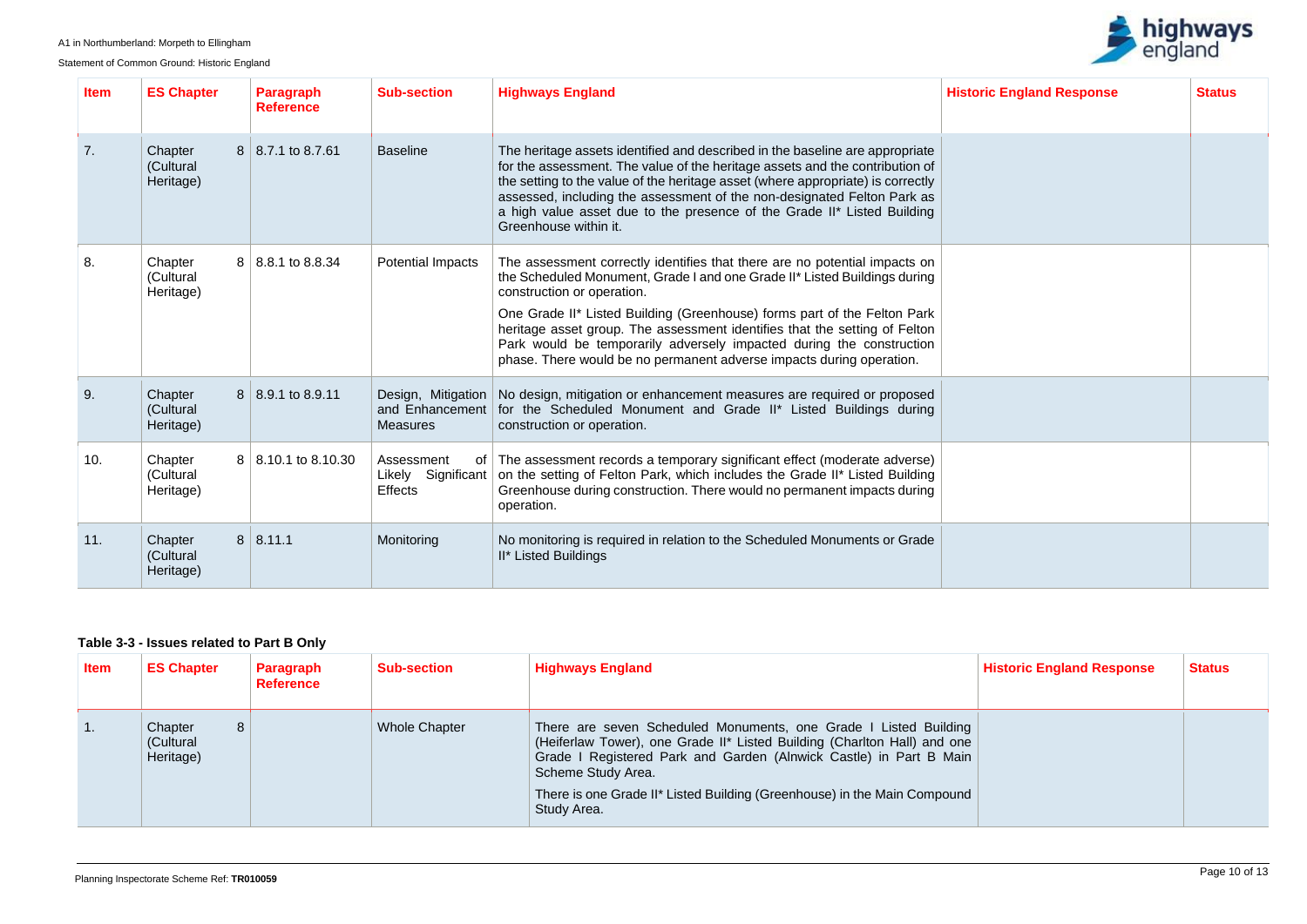

| <b>Item</b> | <b>ES Chapter</b>                 | <b>Paragraph</b><br><b>Reference</b> | <b>Sub-section</b>                              | <b>Highways England</b>                                                                                                                                                                                                                                                                                                                                                                                                                                                                                                                                                                                                                                                                                                                                                                                                                                                                                                                                                                                                                                                                                                                                             | <b>Historic England Response</b> | <b>Status</b> |
|-------------|-----------------------------------|--------------------------------------|-------------------------------------------------|---------------------------------------------------------------------------------------------------------------------------------------------------------------------------------------------------------------------------------------------------------------------------------------------------------------------------------------------------------------------------------------------------------------------------------------------------------------------------------------------------------------------------------------------------------------------------------------------------------------------------------------------------------------------------------------------------------------------------------------------------------------------------------------------------------------------------------------------------------------------------------------------------------------------------------------------------------------------------------------------------------------------------------------------------------------------------------------------------------------------------------------------------------------------|----------------------------------|---------------|
| 2.          | Chapter<br>(Cultural<br>Heritage) | 8 8.3.1 to 8.3.8                     | Legislative and policy<br>framework             | The assessments presented within Chapter 8 appropriately considers<br>relevant legislation and policy.                                                                                                                                                                                                                                                                                                                                                                                                                                                                                                                                                                                                                                                                                                                                                                                                                                                                                                                                                                                                                                                              |                                  |               |
| 3.          | Chapter<br>(Cultural<br>Heritage) | 8 8.4.1 to 8.4.36                    | Assessment<br>Methodology                       | The scope and methodology adopted for the baseline cultural heritage<br>assessment of the potential impacts is appropriate and follows standards<br>and guidance.                                                                                                                                                                                                                                                                                                                                                                                                                                                                                                                                                                                                                                                                                                                                                                                                                                                                                                                                                                                                   |                                  |               |
| 4.          | Chapter<br>(Cultural<br>Heritage) | $8$   8.5.1 to 8.5.6                 | Assessment<br>Assumptions<br>and<br>Limitations | The assumptions and limitations to the assessment have been<br>acknowledged and appropriately considered within the assessment.                                                                                                                                                                                                                                                                                                                                                                                                                                                                                                                                                                                                                                                                                                                                                                                                                                                                                                                                                                                                                                     |                                  |               |
| 5.          | Chapter<br>(Cultural<br>Heritage) | $8 \mid 8.6.1 \text{ to } 8.6.3$     | <b>Study Area</b>                               | The inner Study Area of 500 m is appropriate for the identification of all types<br>of heritage assets (designated, non-designated, potential archaeological<br>remains and historic landscapes) to establish the known historic<br>environment context and potential for hitherto unknown below-ground<br>archaeological remains.<br>The outer Study Area of 1km for the assessment of setting heritage assets<br>and Conservation Area is appropriate.                                                                                                                                                                                                                                                                                                                                                                                                                                                                                                                                                                                                                                                                                                            |                                  |               |
| 6.          | Chapter<br>(Cultural<br>Heritage) | 8 8.7.1 to 8.7.87                    | <b>Baseline</b>                                 | The heritage assets identified and described in the baseline are appropriate<br>for the assessment. The value of the heritage assets and the contribution of<br>the setting to the value of the heritage asset (where appropriate) is correctly<br>assessed.                                                                                                                                                                                                                                                                                                                                                                                                                                                                                                                                                                                                                                                                                                                                                                                                                                                                                                        |                                  |               |
| 7.          | Chapter<br>(Cultural<br>Heritage) | 8 8.8.1 to 8.8.3                     | <b>Potential Impacts</b>                        | <b>Receptors Scoped Out</b><br>The assessment determines that the Scheme will not impact the setting of<br>the Grade I Registered Park and Garden Alnwick Castle (NHL 1001041)<br>and designated heritage assets contained within it. The boundary of the<br>Registered Park and Garden is 400 m from the Order limits; however, these<br>southern extents of the Order limits are existing access tracks and<br>easements required for construction and existing sections of dual<br>carriageway and would not represent a change in the setting. The nearest<br>section of the A1 to be dualled is approximately 900 m to the north and is<br>not visible from the Park and Garden. No views from the heritage assets<br>within the Registered Park and Garden were identified and the majority are<br>over 1 m from the Order limits. Therefore, no impacts are predicted.<br>The assessment has identified no impacts on three Scheduled Monuments,<br>one Grade I Listed Building and one Grade II* Listed Building in Part B Main<br>Scheme.<br>The assessment has identified no impacts on the Grade II* Listed Building<br>in the Main Compound Study Area. |                                  |               |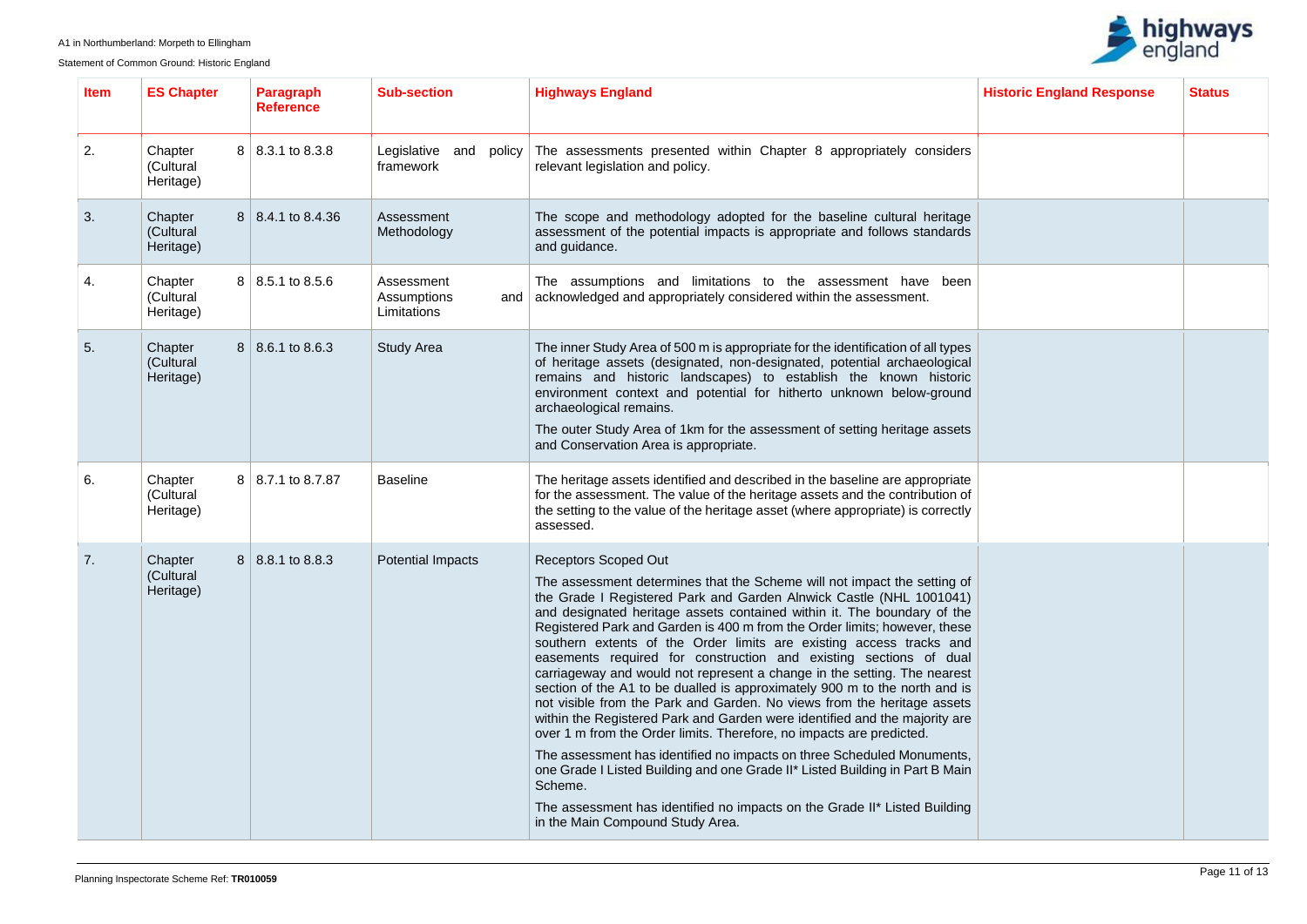

| Item | <b>ES Chapter</b>                 | <b>Paragraph</b><br><b>Reference</b> | <b>Sub-section</b>                                                                                                                                                                                                                                                                                                                               | <b>Highways England</b>                                                                                                                                                                                                                                                                                                                                                                                                                                                                       | <b>Historic England Response</b> | <b>Status</b> |
|------|-----------------------------------|--------------------------------------|--------------------------------------------------------------------------------------------------------------------------------------------------------------------------------------------------------------------------------------------------------------------------------------------------------------------------------------------------|-----------------------------------------------------------------------------------------------------------------------------------------------------------------------------------------------------------------------------------------------------------------------------------------------------------------------------------------------------------------------------------------------------------------------------------------------------------------------------------------------|----------------------------------|---------------|
| 8.   | Chapter<br>(Cultural<br>Heritage) | 8 8.8.4 to 8.8.78                    | <b>Potential Impacts</b>                                                                                                                                                                                                                                                                                                                         | Scheduled Monument Deserted Medieval Village and Open Field System<br>(NHL 1018348).                                                                                                                                                                                                                                                                                                                                                                                                          |                                  |               |
|      |                                   |                                      |                                                                                                                                                                                                                                                                                                                                                  | The boundary of North Charlton Scheduled Monument adjacent to the<br>Scheme Order Limits sufficiently encompasses all the earthworks relating<br>to the Deserted Medieval Village and Open Field System (NHL 1018348).<br>The geophysical survey and trial trench evaluation in the area immediately<br>adjacent to the Scheduled Monument boundary in the Order limits did not<br>identify any below ground heritage assets associated with the Scheduled<br>Monument extending into Scheme. |                                  |               |
|      |                                   |                                      |                                                                                                                                                                                                                                                                                                                                                  | The haul road will terminate to the south of the Scheduled Monument. An<br>exclusion zone will be established along the section of the Order limits that<br>adjoins the Scheduled Monument. This is secured by [].                                                                                                                                                                                                                                                                            |                                  |               |
|      |                                   |                                      |                                                                                                                                                                                                                                                                                                                                                  | Scheduled Monument Camp at West Linkhall (NHL 1006500).                                                                                                                                                                                                                                                                                                                                                                                                                                       |                                  |               |
|      |                                   |                                      | A geophysical survey undertaken adjacent to the Scheduled Monument<br>identified anomalies of potential archaeological origin. A trial trench<br>evaluation established that the anomalies are not archaeological remains<br>and did not identify any heritage assets associated with the Scheduled<br>Monument extending into the Order limits. |                                                                                                                                                                                                                                                                                                                                                                                                                                                                                               |                                  |               |
|      |                                   |                                      |                                                                                                                                                                                                                                                                                                                                                  | The Scheme would result in fundamental changes in the immediate setting<br>of the heritage asset. However, the immediate setting is not believed to<br>provide a strong contribution to value of the asset.                                                                                                                                                                                                                                                                                   |                                  |               |
|      |                                   |                                      |                                                                                                                                                                                                                                                                                                                                                  | Scheduled Monument Prehistoric Burial Mound, 420m north-west of East<br>Linkhall (NHL 1018499).                                                                                                                                                                                                                                                                                                                                                                                               |                                  |               |
|      |                                   |                                      |                                                                                                                                                                                                                                                                                                                                                  | Construction would see intrusive ground works taking place 40 m to the west<br>of the Scheduled Monument and result in the A1 being in closer proximity to<br>the heritage asset. While these would change the way the asset is<br>experienced, the Scheme would not materially impact on the elements of<br>the setting that contributes to the value of the asset (i.e. its relationship with<br>the watercourse and the position of the asset in relation to other barrows).               |                                  |               |
|      |                                   |                                      |                                                                                                                                                                                                                                                                                                                                                  | Scheduled Monument Ellsnook Round Barrow, 175m north east of<br>Heiferlaw Bridge (NHL 1006564).                                                                                                                                                                                                                                                                                                                                                                                               |                                  |               |
|      |                                   |                                      |                                                                                                                                                                                                                                                                                                                                                  | The construction period would see works taking place up to the edge of the<br>woodland where the asset is located and the creation of a detention basin<br>in the adjacent field. While this will result in changes to the setting, it will not<br>materially impact on the elements of the setting that contributes to the value<br>of the asset.                                                                                                                                            |                                  |               |
| -9.  | Chapter<br>(Cultural<br>Heritage) | $8 \mid 8.9.1$ to 8.9.14             | Design, Mitigation and<br><b>Enhancement Measures</b>                                                                                                                                                                                                                                                                                            | The Outline Construction Environmental Management Plan (CEMP) [APP-<br>346] contains design measures, including the use of exclusion zones, to<br>protect the four Scheduled Monuments located in close proximity to the<br>Scheme from accidental damage during construction.                                                                                                                                                                                                                |                                  |               |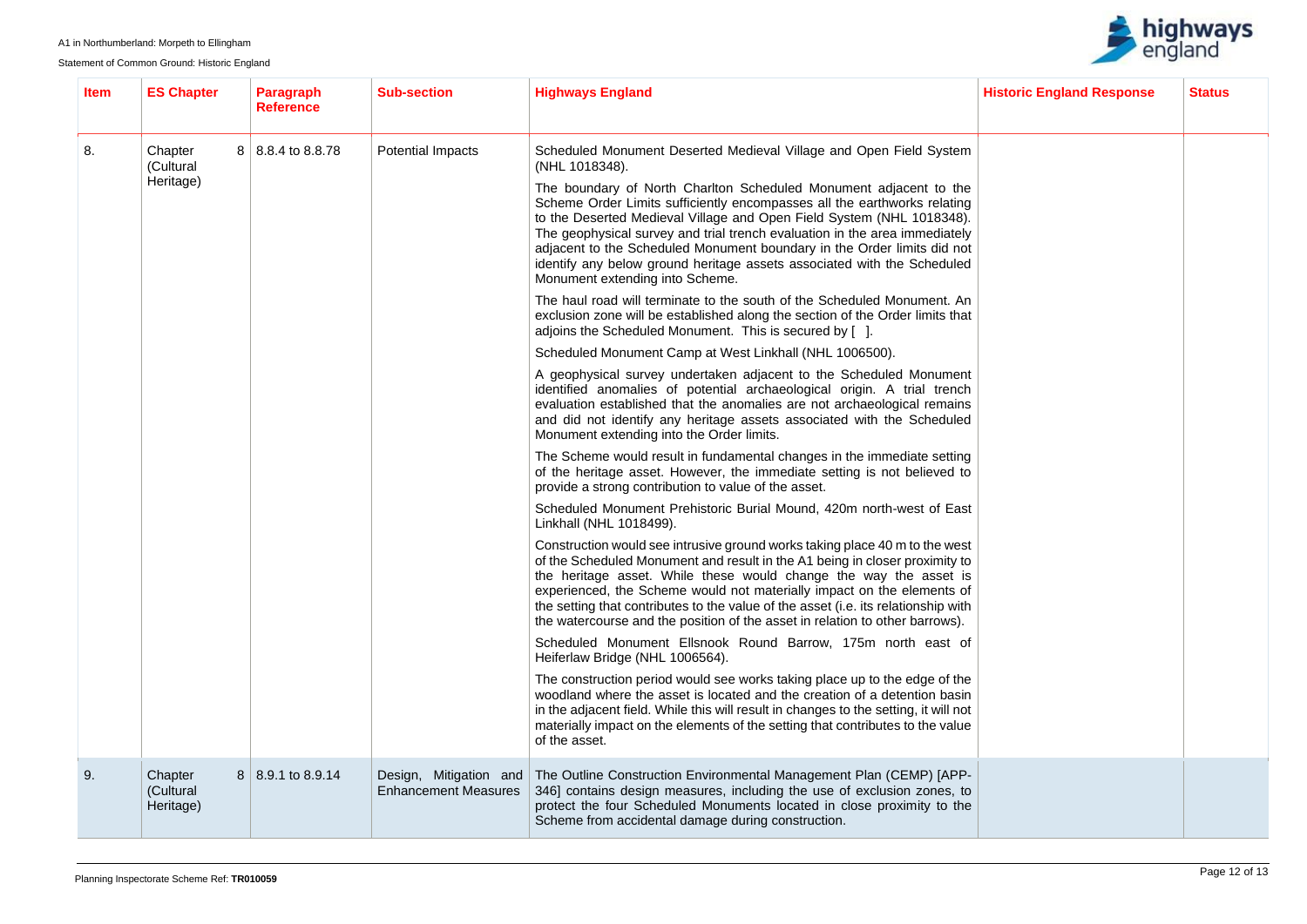

| <b>Item</b> | <b>ES Chapter</b>                 | <b>Paragraph</b><br><b>Reference</b> | <b>Sub-section</b>                                    | <b>Highways England</b>                                                                                                                                                 | <b>Historic England Response</b> | <b>Status</b> |
|-------------|-----------------------------------|--------------------------------------|-------------------------------------------------------|-------------------------------------------------------------------------------------------------------------------------------------------------------------------------|----------------------------------|---------------|
|             |                                   |                                      |                                                       | There are no mitigation measures or enhancements proposed for the<br><b>Scheduled Monuments.</b>                                                                        |                                  |               |
| 10.         | Chapter<br>(Cultural              | 8 8.10.1 to 8.10.44                  | Assessment of<br>Likely<br><b>Significant Effects</b> | Scheduled Monument Deserted Medieval Village and Open Field System<br>(NHL 1018348).                                                                                    |                                  |               |
|             | Heritage)                         |                                      |                                                       | There would be a temporary slight adverse effect on the setting of the<br>heritage asset during construction and a permanent slight adverse effect<br>during operation. |                                  |               |
|             |                                   |                                      |                                                       | Scheduled Monument Camp at West Linkhall (NHL 1006500).                                                                                                                 |                                  |               |
|             |                                   |                                      |                                                       | There would be a temporary moderate adverse effect on the setting of the<br>heritage asset during construction and permanent slight adverse during<br>operation.        |                                  |               |
|             |                                   |                                      |                                                       | Scheduled Monument Prehistoric Burial Mound, 420m north-west of East<br>Linkhall (NHL 1018499).                                                                         |                                  |               |
|             |                                   |                                      |                                                       | There would be a temporary slight impact on the setting of the heritage asset<br>during construction.                                                                   |                                  |               |
|             |                                   |                                      |                                                       | Scheduled Monument Ellsnook Round Barrow, 175m north east of<br>Heiferlaw Bridge (NHL 1006564).                                                                         |                                  |               |
|             |                                   |                                      |                                                       | There would be a temporary slight impact on the setting of the heritage asset<br>during construction.                                                                   |                                  |               |
| 11.         | Chapter<br>(Cultural<br>Heritage) | 8   8.11.1                           | Monitoring                                            | No monitoring is required in relation to the Scheduled Monuments.                                                                                                       |                                  |               |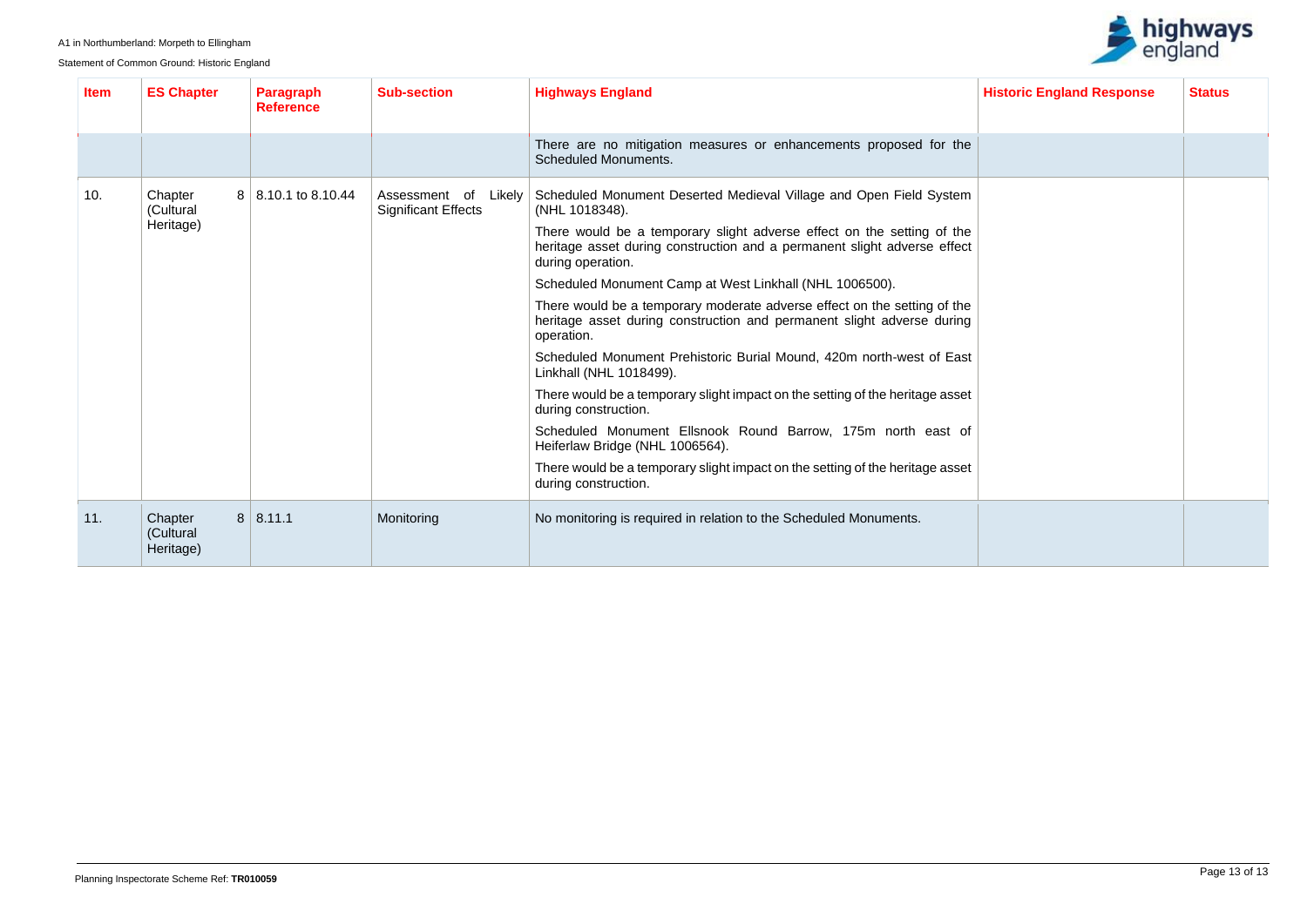# **Appendix A**

EMAIL FROM WSP TO HISTORIC ENGLAND (25/04/2018)

11.

 $\mathbf{D}$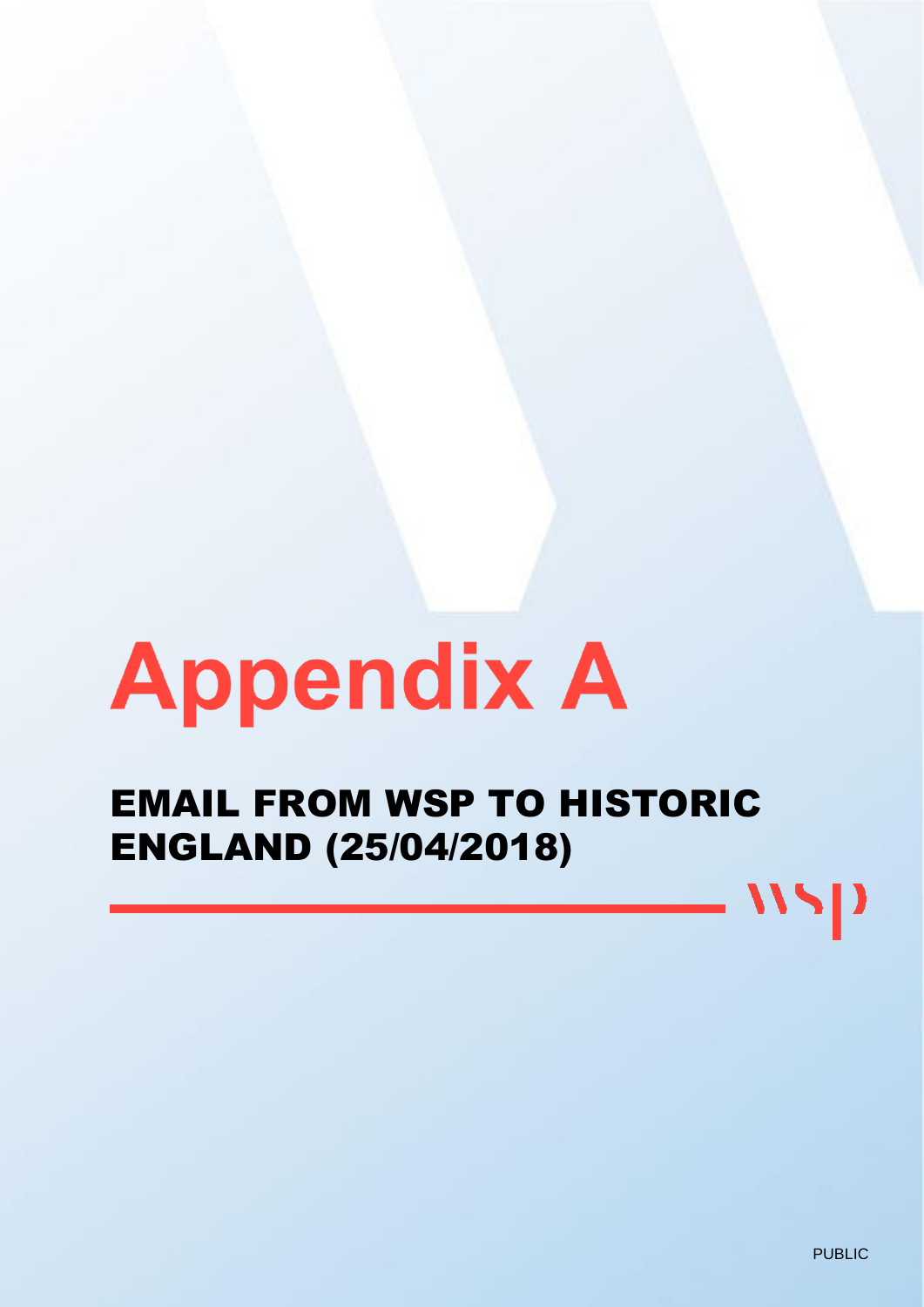# **Appendix B**

EMAIL FROM WSP TO HISTORIC ENGLAND (17/08/2018)

11.

 $\mathbf{D}$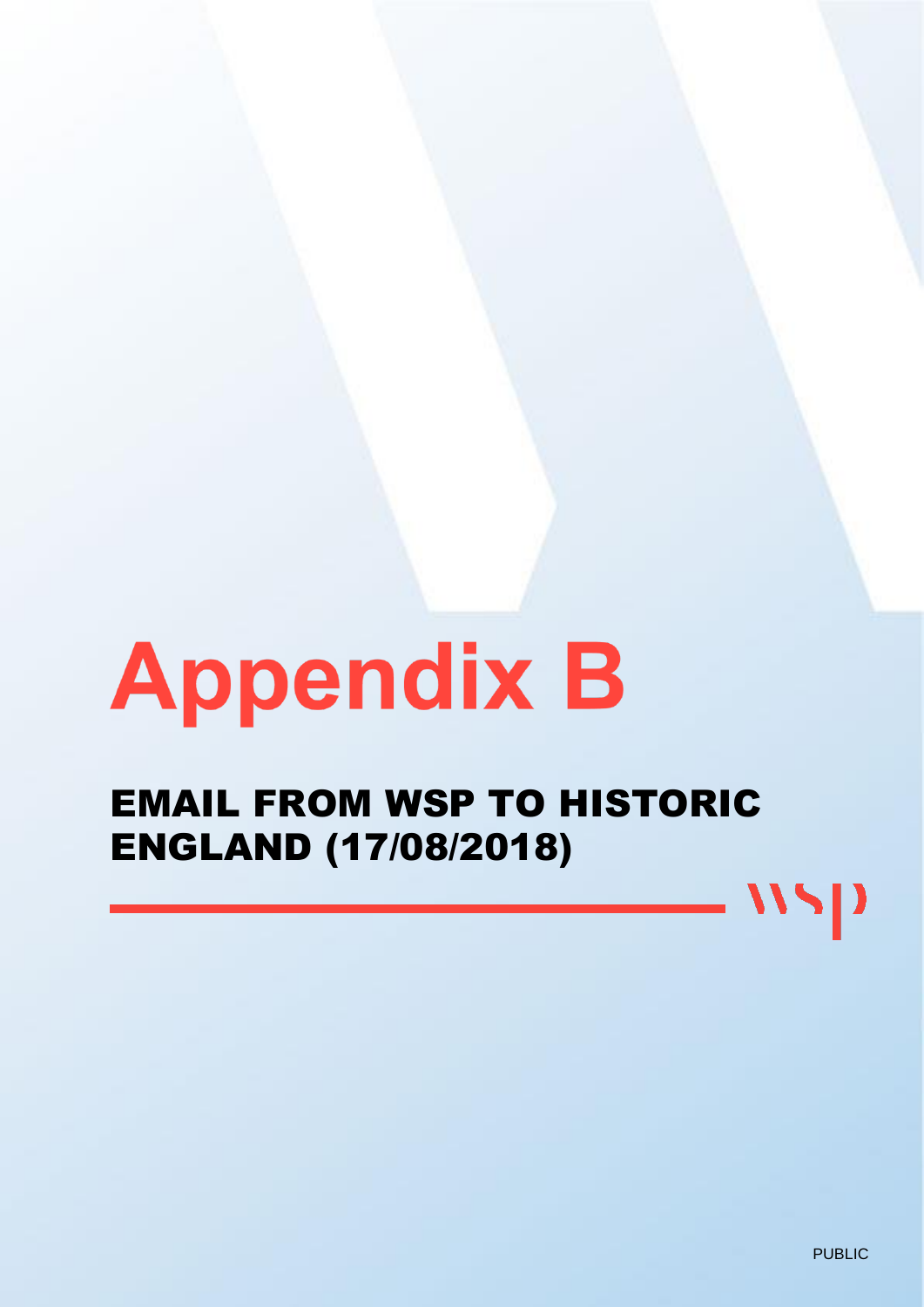# **Appendix C**

# MEETING MINUTES BETWEEN WSP, HISTORIC ENGLAND AND NORTHUMBERLAND COUNTY COUNCIL (22/08/2018)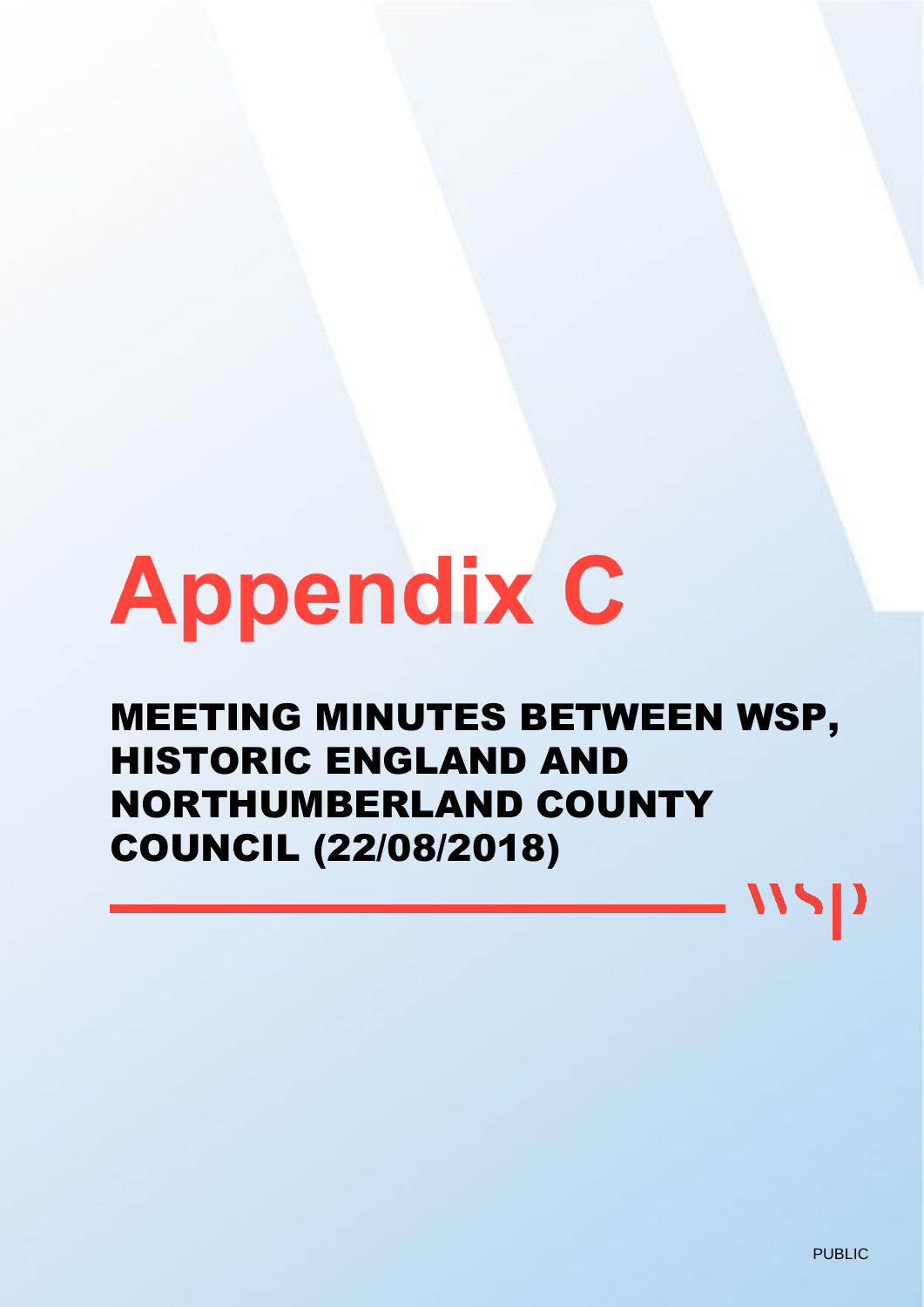# **Appendix D**

LETTER FROM HISTORIC ENGLAND TO HIGHWAYS ENGLAND (08/04/19). EMAIL FROM WSP TO HISTORIC ENGLAND (21/05/19). EMAIL FROM HISTORIC ENGLAND TO WSP (07/06/2019)

PUBLIC